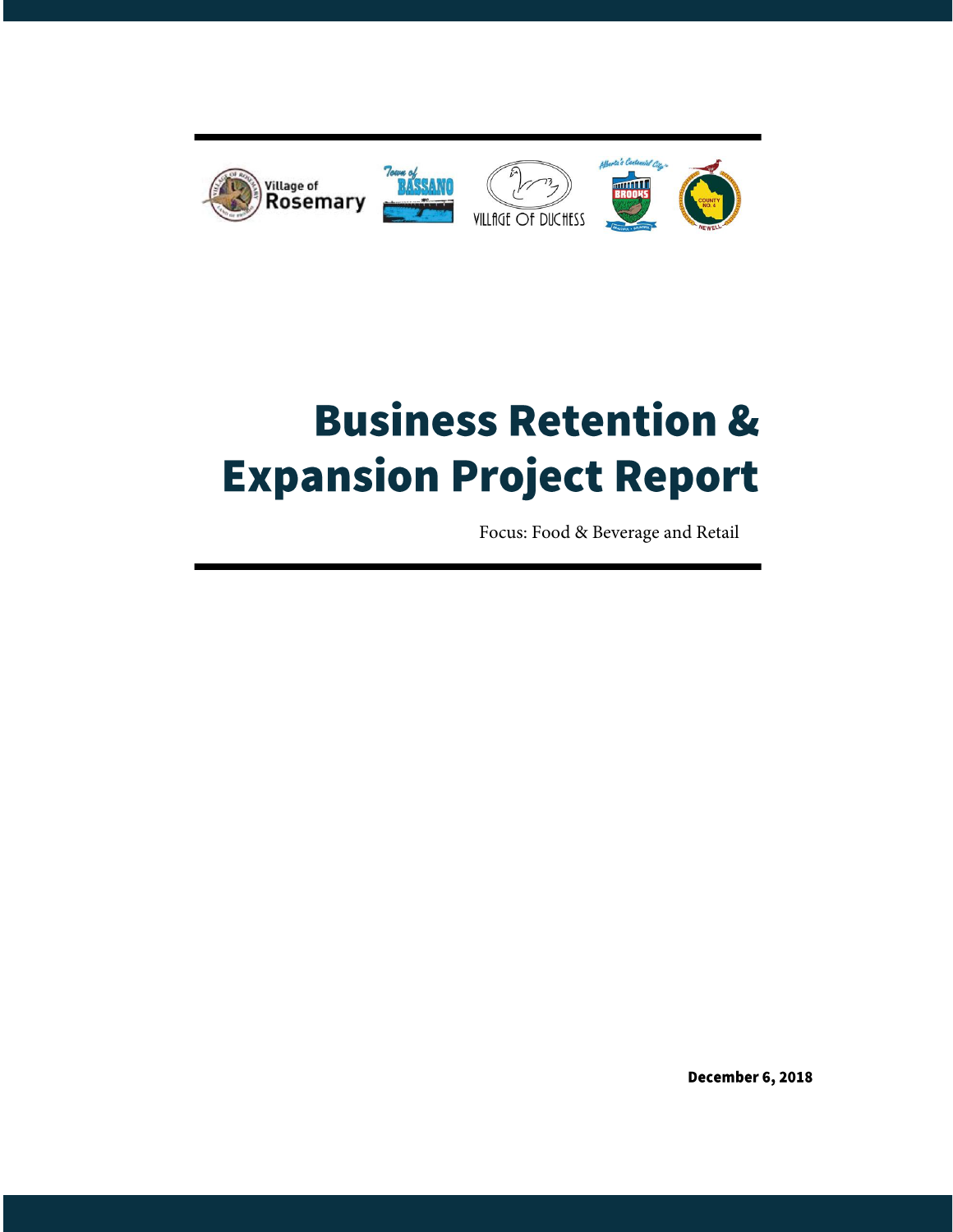

**Response**

**Number of Retention Surveys**

| Responses     | Total          |       |
|---------------|----------------|-------|
| Interviewer 1 | 8              | 15 %  |
| Interviewer 2 |                | 2%    |
| Interviewer 3 | 3              | 6 %   |
| Interviewer 4 | 6              | 12 %  |
| Interviewer 5 | 10             | 19%   |
| Interviewer 6 | $\overline{7}$ | 13%   |
| Interviewer 7 | 17             | 33 %  |
| Total         | 52             | 100 % |

\*Total number of food & beverage and retail businesses in the region are approximately 104.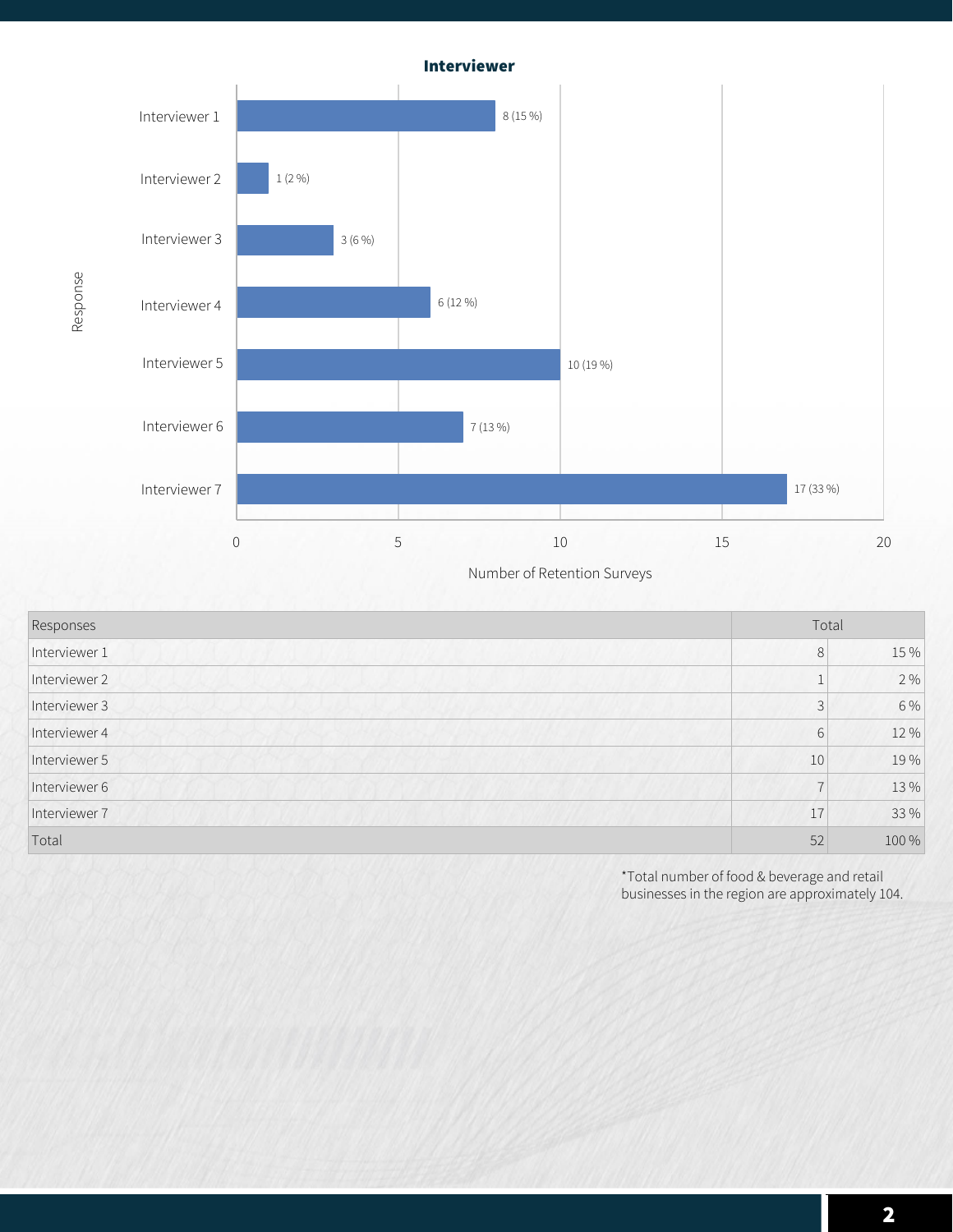## **Who are your main competitors (choose all that apply).**



| Responses     | Total                    |       |
|---------------|--------------------------|-------|
| International | $\bigcap$<br>∠           | $3\%$ |
| Local         | 39                       | 50 %  |
| National      | $\overline{\phantom{0}}$ | 9%    |
| Not sure      | 3                        | 4%    |
| Online        | 16                       | 21%   |
| Regional      | 11                       | 14 %  |
| Total         | 78                       | 100 % |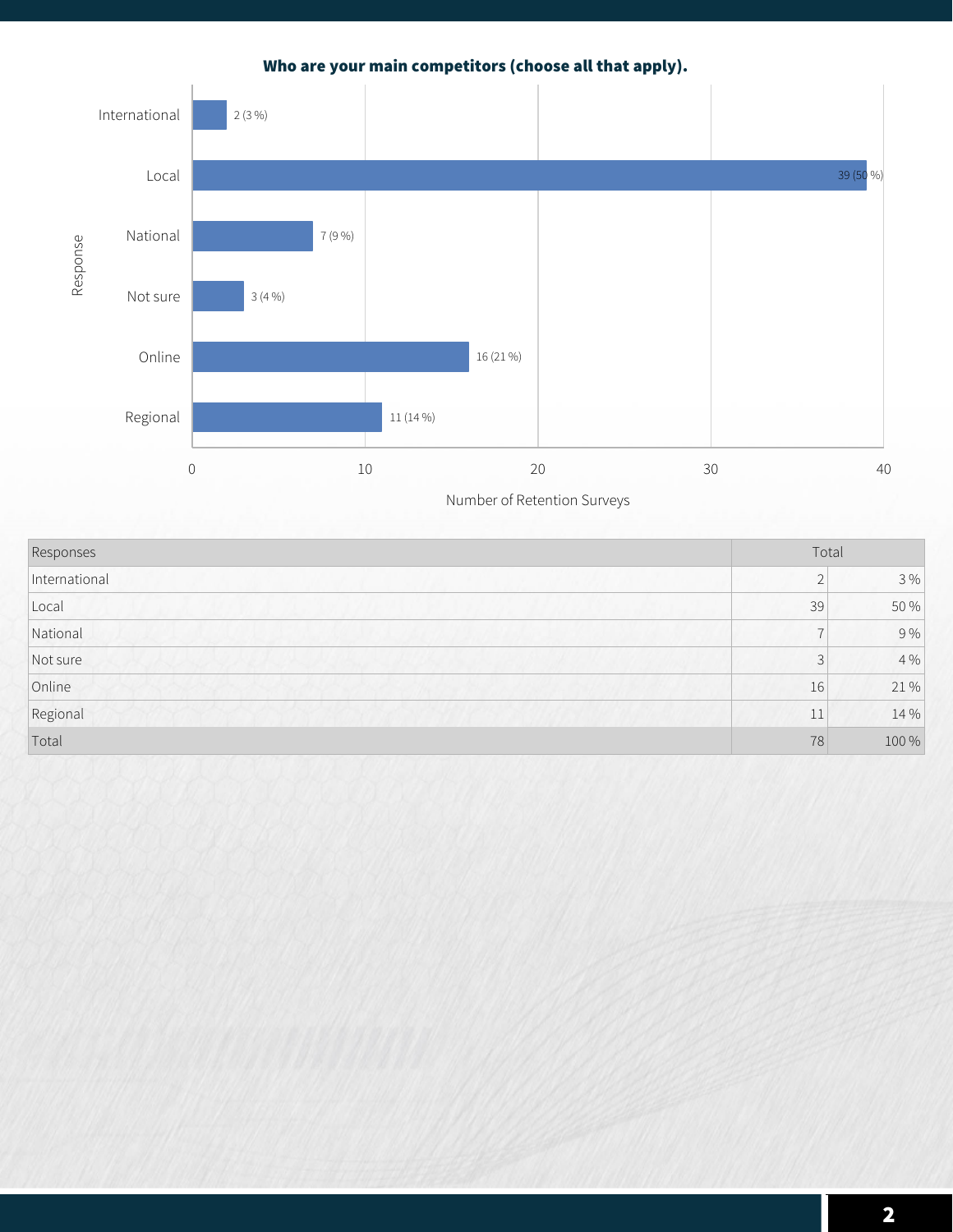# **Does this business have a current business plan (within the last 3 years)?**





| Responses                | Total        |        |
|--------------------------|--------------|--------|
| <i>Yes</i>               | 18           | $42\%$ |
| $\overline{\mathsf{No}}$ | $\cap$<br>∠J | 58 %   |
| Total                    | 43           | 100 %  |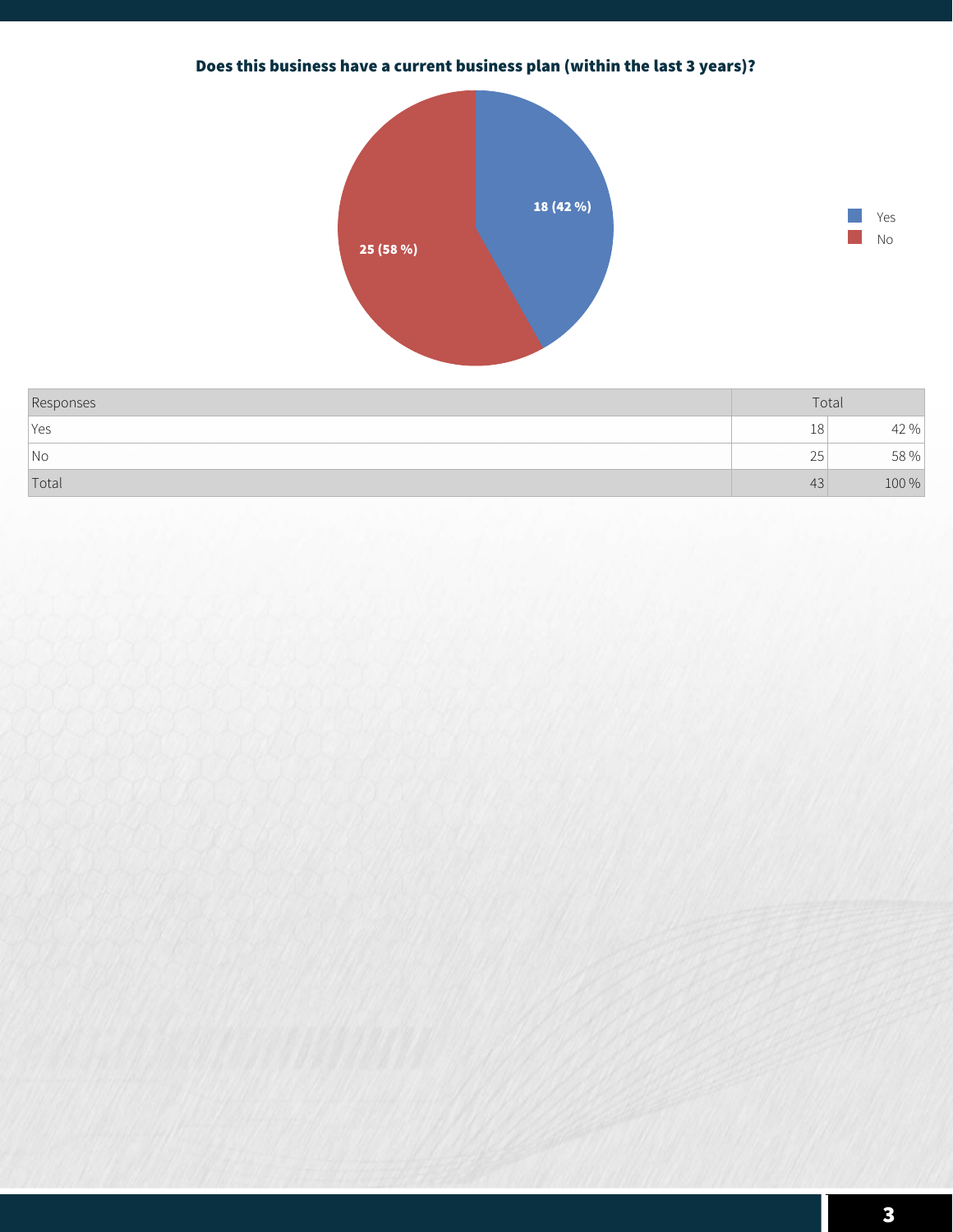#### **Does this business have a current business plan (within the last 3 years)? - Would you like help developing or updating your business plan?**





| Responses                | Total |        |
|--------------------------|-------|--------|
| Yes                      |       | $\%$   |
| $\overline{\mathsf{No}}$ | 35    | $83\%$ |
| Total                    | 42    | 100 %  |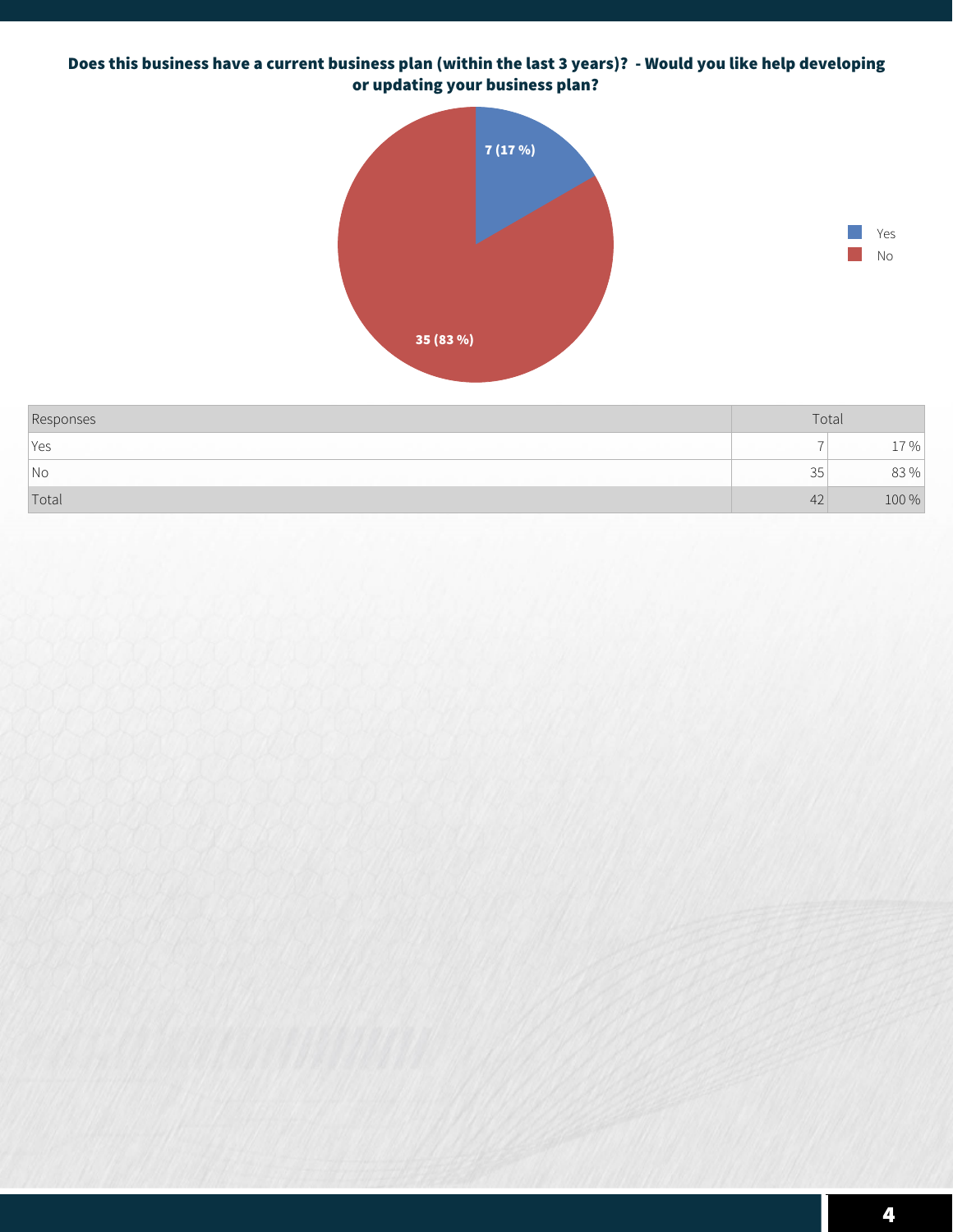

# **How long has your business been in operation?**

| Responses         | Total          |       |
|-------------------|----------------|-------|
| $\vert$ < 1 year  | 4              | 9%    |
| $ 1 - 4$ years    | 13             | 29 %  |
| $5-10$ years      | 8 <sup>1</sup> | 18 %  |
| $\vert$ >10 years | 20             | 44 %  |
| Total             | 45             | 100 % |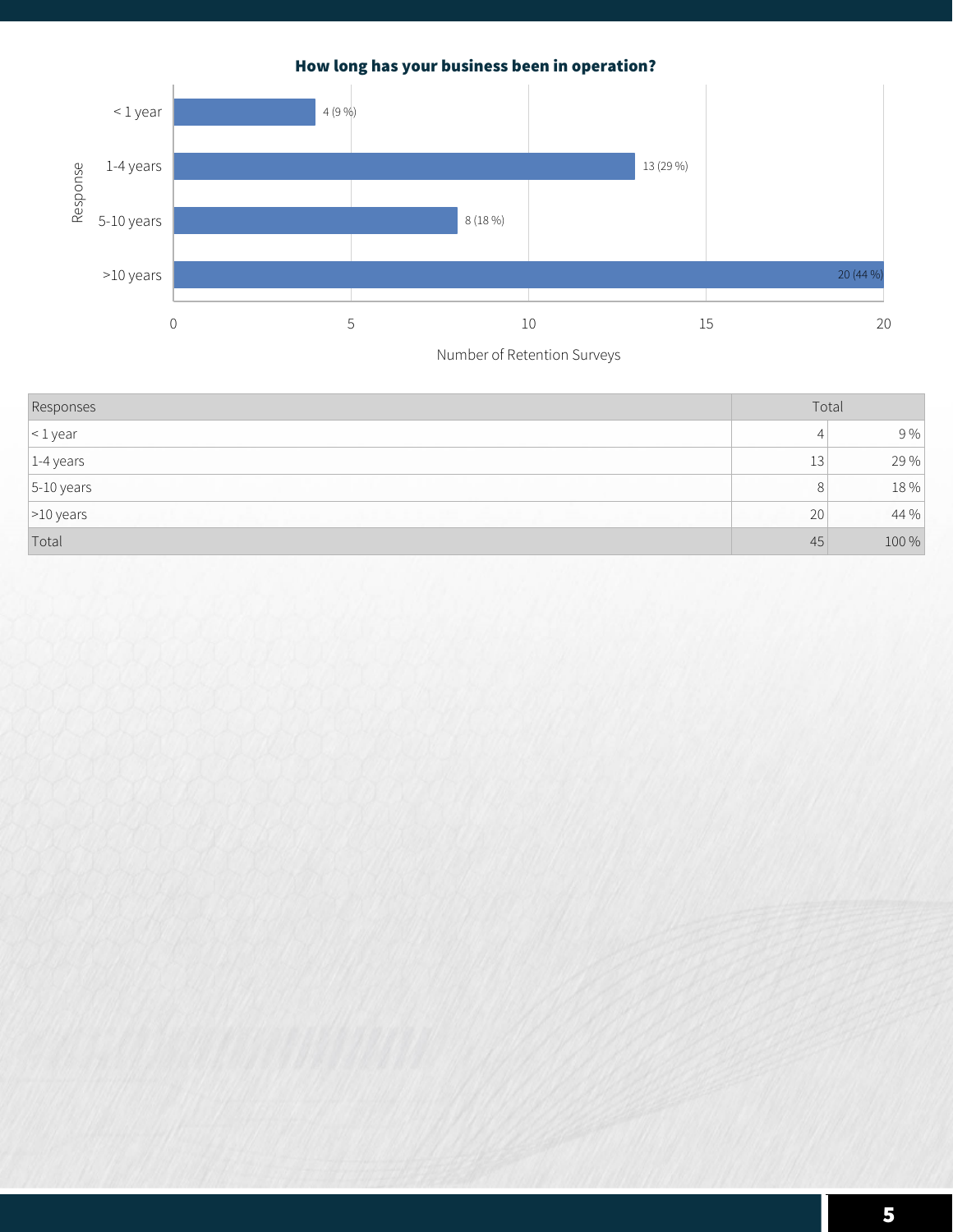# **Is an ownership change pending for this business/location?**





| Responses                | Total |               |
|--------------------------|-------|---------------|
| Yes                      |       | $\frac{0}{n}$ |
| $\overline{\mathsf{No}}$ | 40    | 89%           |
| Total                    | 45    | 100 %         |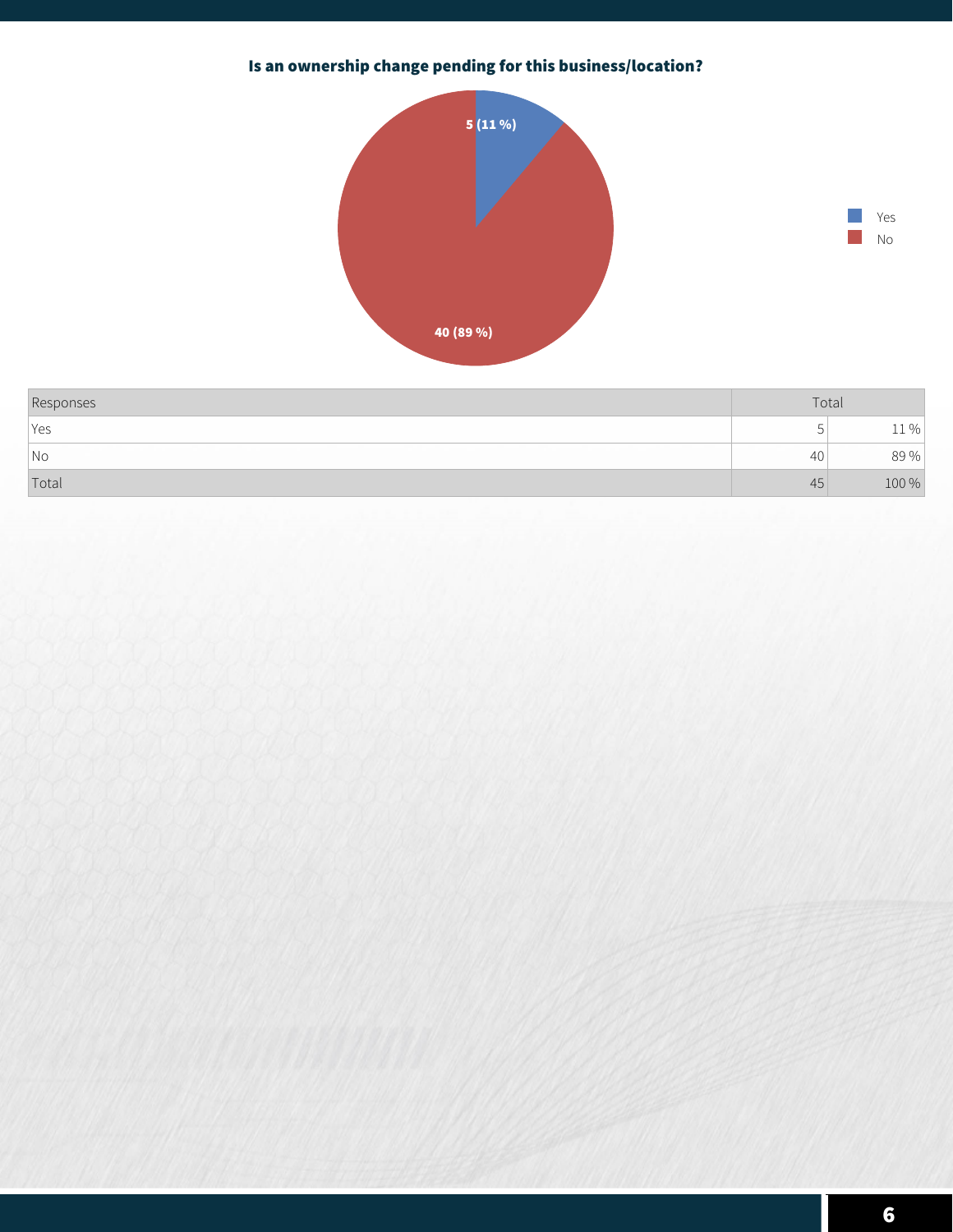# **Is an ownership change pending for this business/location? - If Yes, what is the anticipated time frame?**



| Responses         | Total    |       |
|-------------------|----------|-------|
| $ 1$ year or less |          | 25 %  |
| 2 years           |          | 25 %  |
| $\geq 3$ years    | ∽<br>∸   | 50 %  |
| Total             | $\Delta$ | 100 % |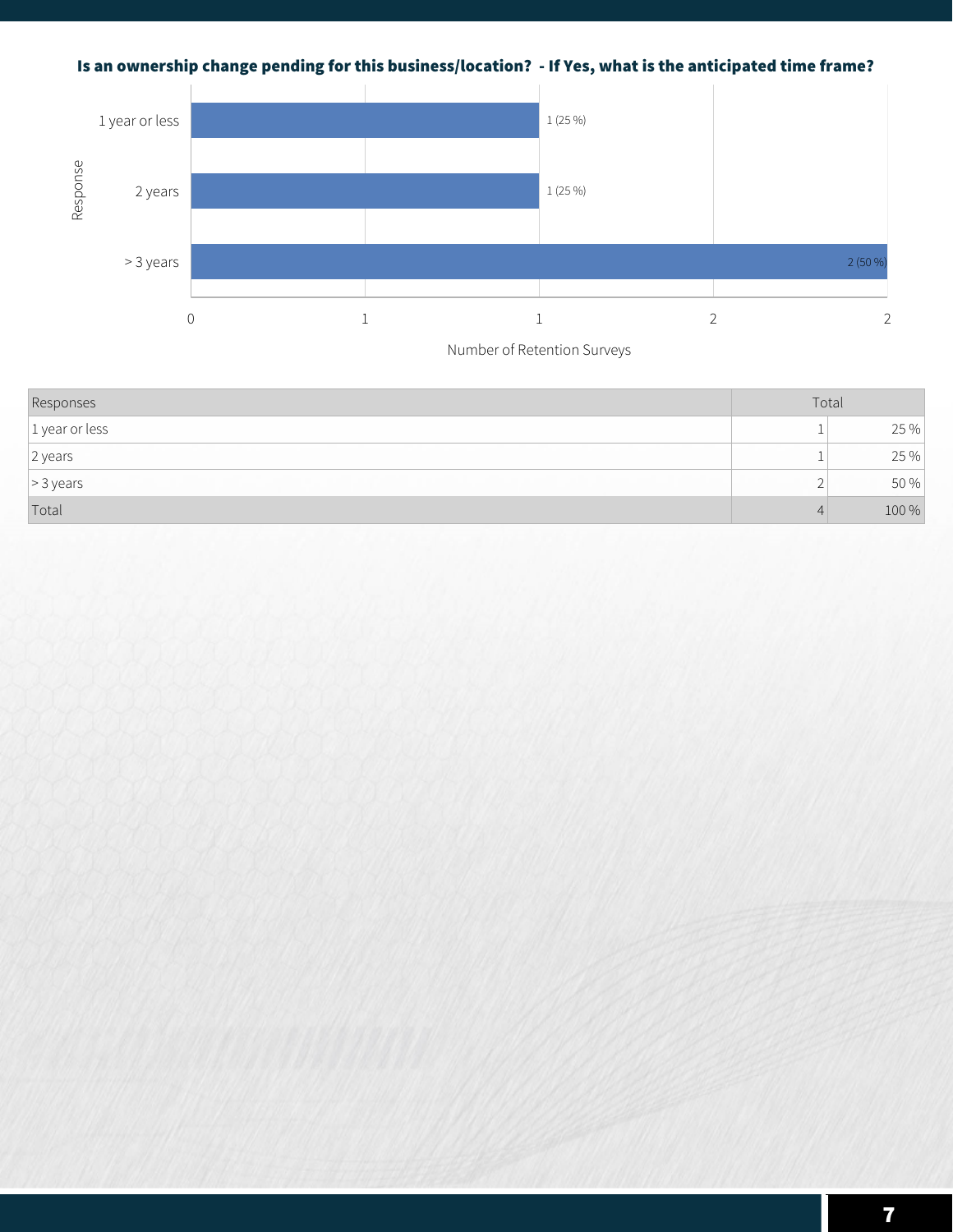## **Is an ownership change pending for this business/location? - If Yes, how do you intend to exit the business?**



| Responses                          | Total     |       |
|------------------------------------|-----------|-------|
| Close the business                 |           | 13 %  |
| Sell to another company            |           | 13 %  |
| Sell/transfer to a family member   |           | 13%   |
| Sell/transfer to non-family member | 3         | 38 %  |
| Other                              | $\bigcap$ | 25 %  |
| Total                              | 8         | 100 % |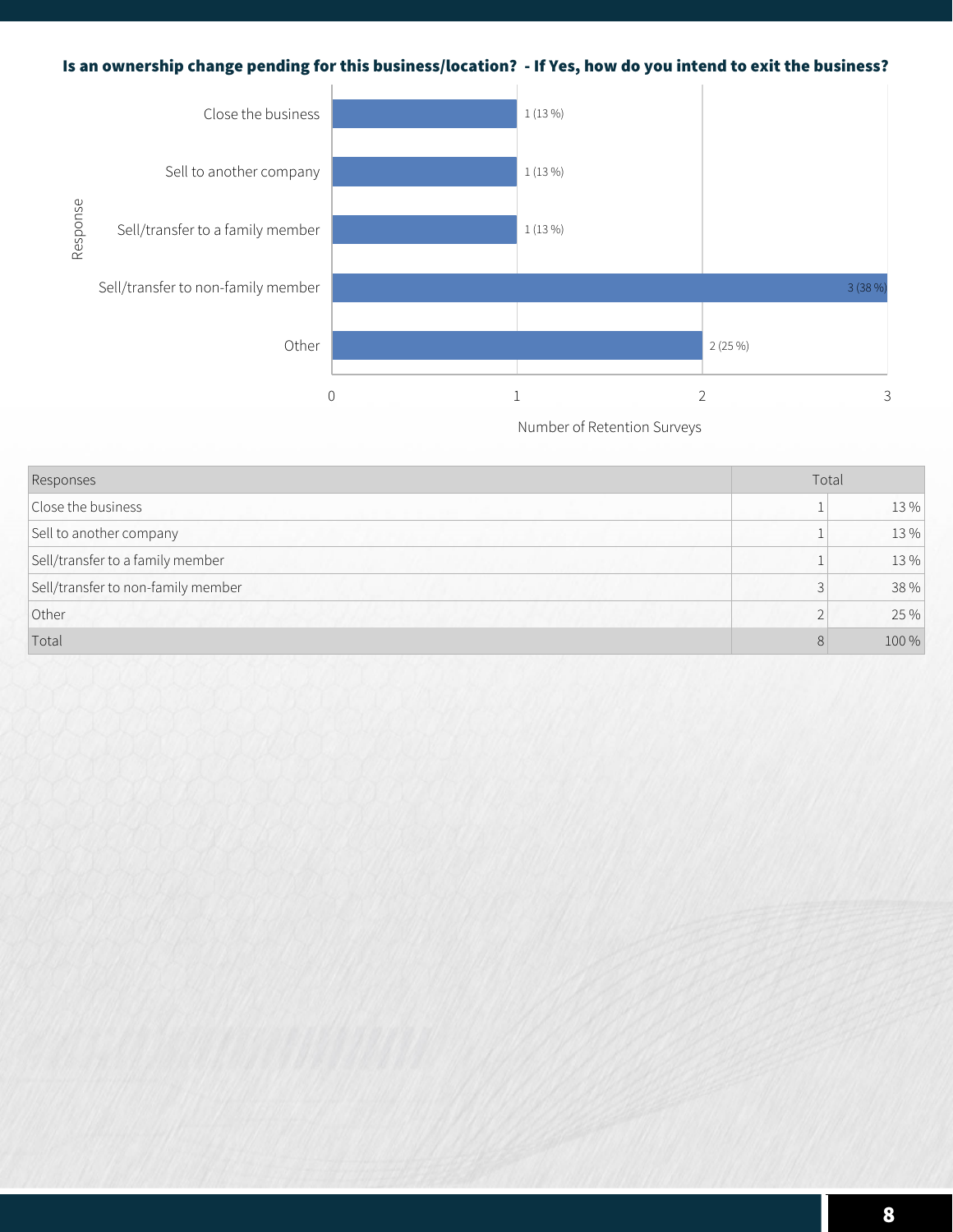# **DON'T ASK Estimate age of respondent.**



| Responses |                 | Total |  |
|-----------|-----------------|-------|--|
| > 44      | 13 <sub>1</sub> | 33 %  |  |
| $ 45-49 $ | 12              | 30 %  |  |
| $50-54$   | 9               | 23 %  |  |
| $55 - 59$ | 5               | 13 %  |  |
| 60-65     |                 | 3%    |  |
| Total     | 40              | 100 % |  |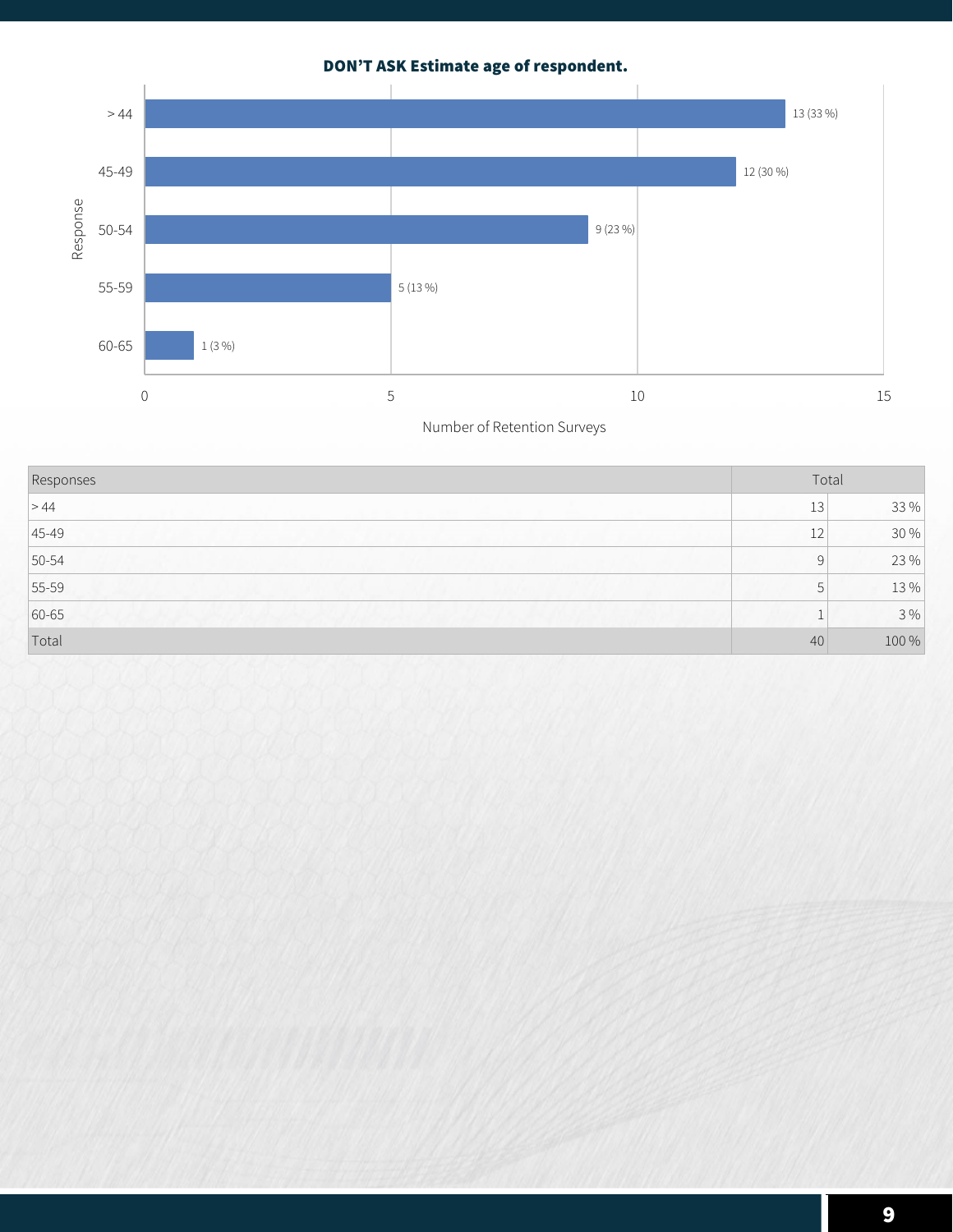# **DON'T ASK Is the respondent a visible minority?**





| Responses | Total           |       |
|-----------|-----------------|-------|
| Yes       | . –<br><b>.</b> | 43 %  |
| No        | $\sim$<br>بے    | 58 %  |
| Total     | 40              | 100 % |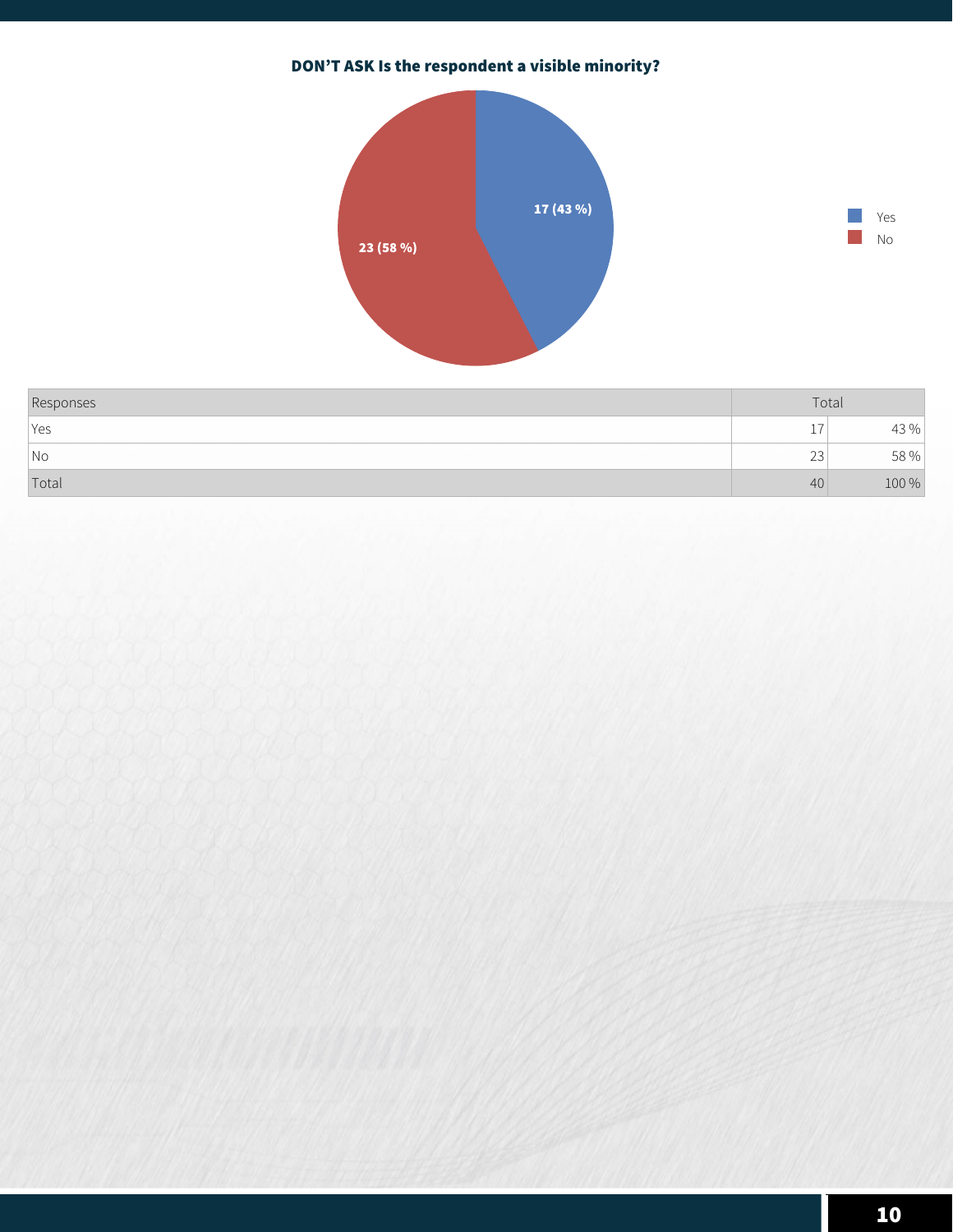# **Is there a formal succession plan in place?**





| Responses                | Total        |       |
|--------------------------|--------------|-------|
| Yes                      |              | 18 %  |
| $\overline{\mathsf{No}}$ | $\sim$<br>JZ | 82 %  |
| Total                    | 39           | 100 % |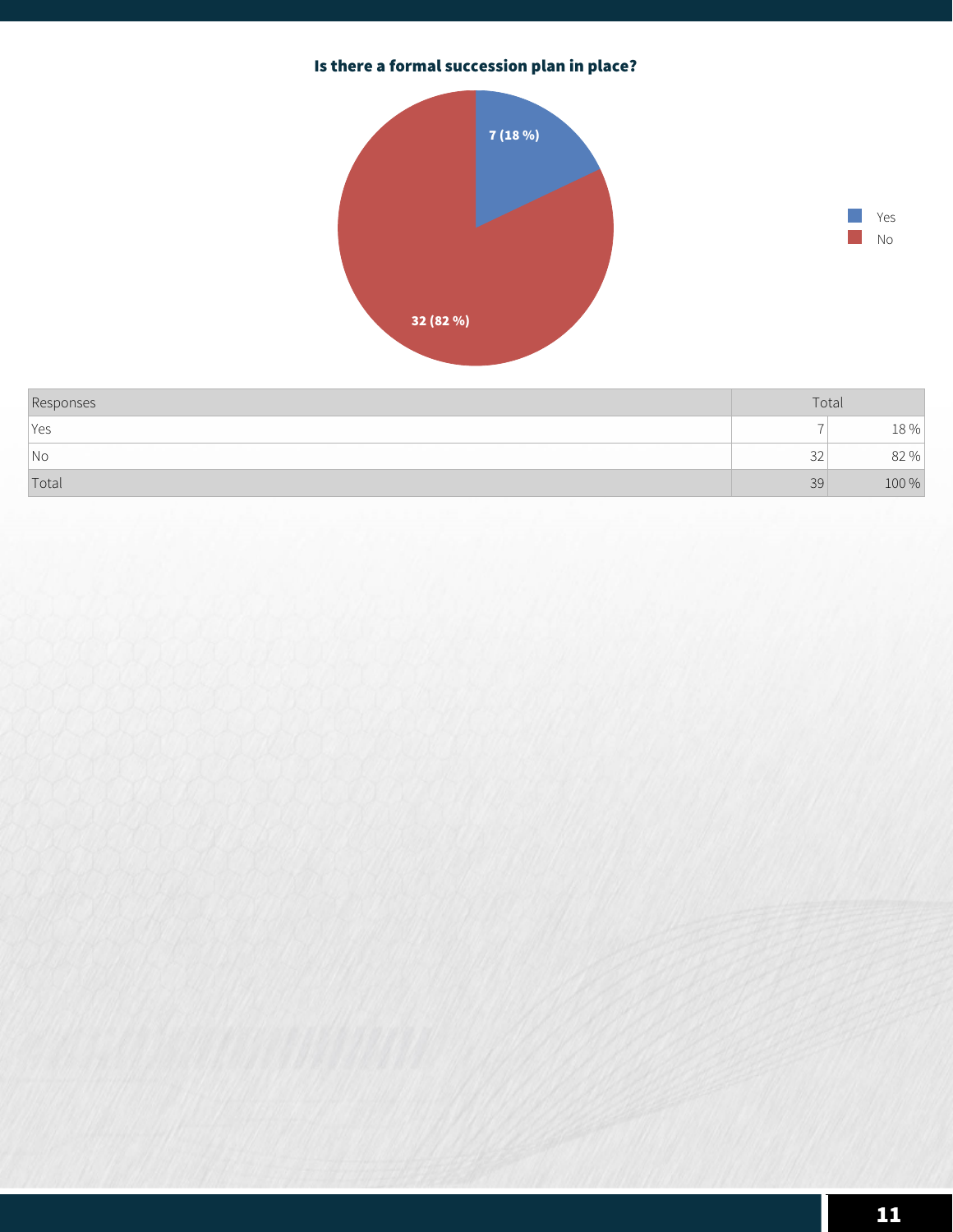# **Is there a formal succession plan in place? - If No, would you like help creating a formal succession plan?**



| Responses | Total |       |
|-----------|-------|-------|
| Yes       | ٮ     | 9 %   |
| No        | 29    | 91%   |
| Total     | 32    | 100 % |

**Yes No**

٠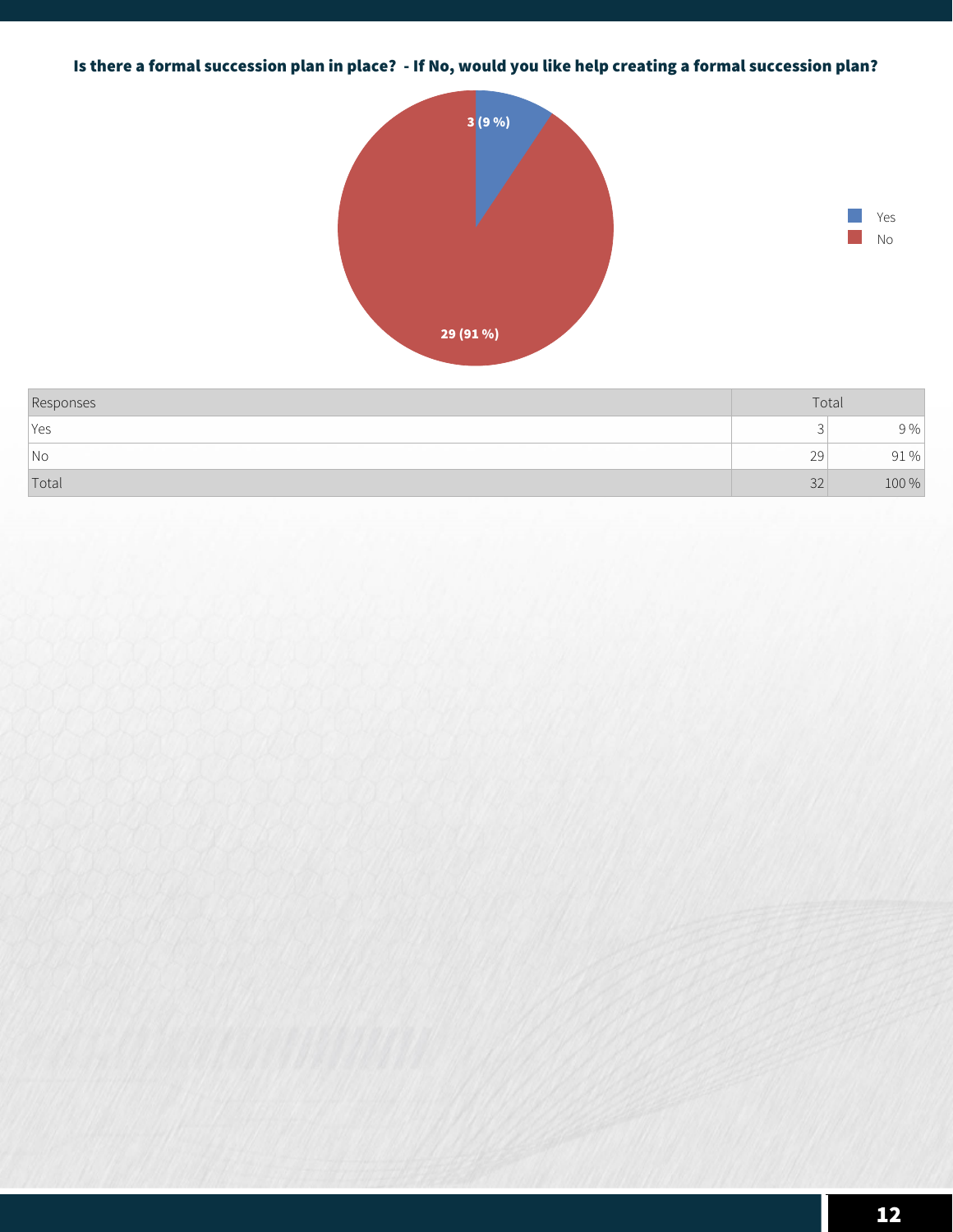# **Please indicate the total number of employees**



| Responses          | Total |      |
|--------------------|-------|------|
| Full-time          | 220   | 20 % |
| Part-time          | 316   | 28 % |
| Temporary          | 26    | 2%   |
| <sup>1</sup> Total | 562   | 50 % |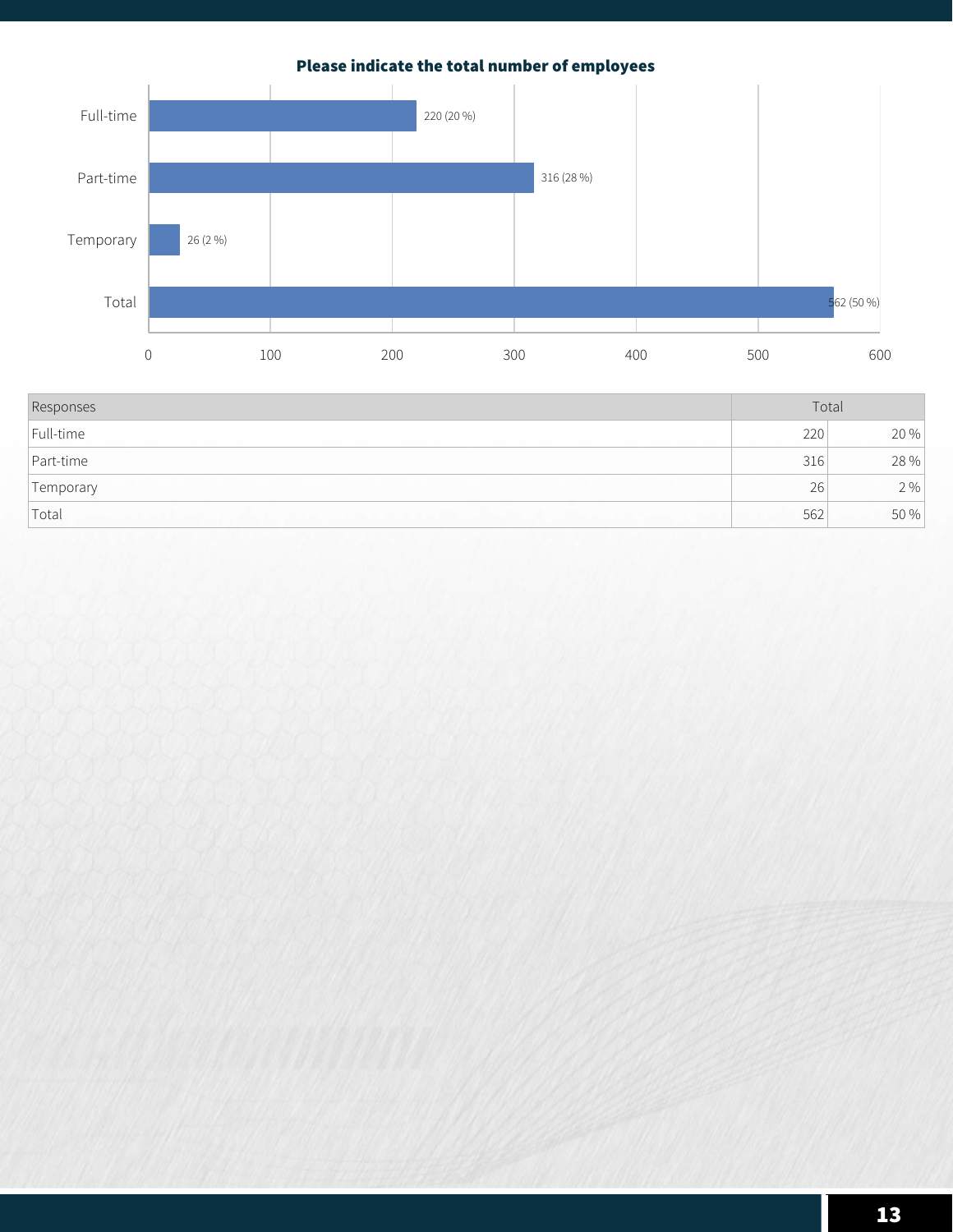## How would you describe your current staffing situation?



| Responses                                   | Total           |       |
|---------------------------------------------|-----------------|-------|
| Always looking to hire qualified candidates | 10 <sup>1</sup> | 22 %  |
| Downsizing                                  |                 | 7%    |
| Hiring                                      |                 | 7%    |
| Maintaining status quo                      | 29              | 64 %  |
| Total                                       | 45              | 100 % |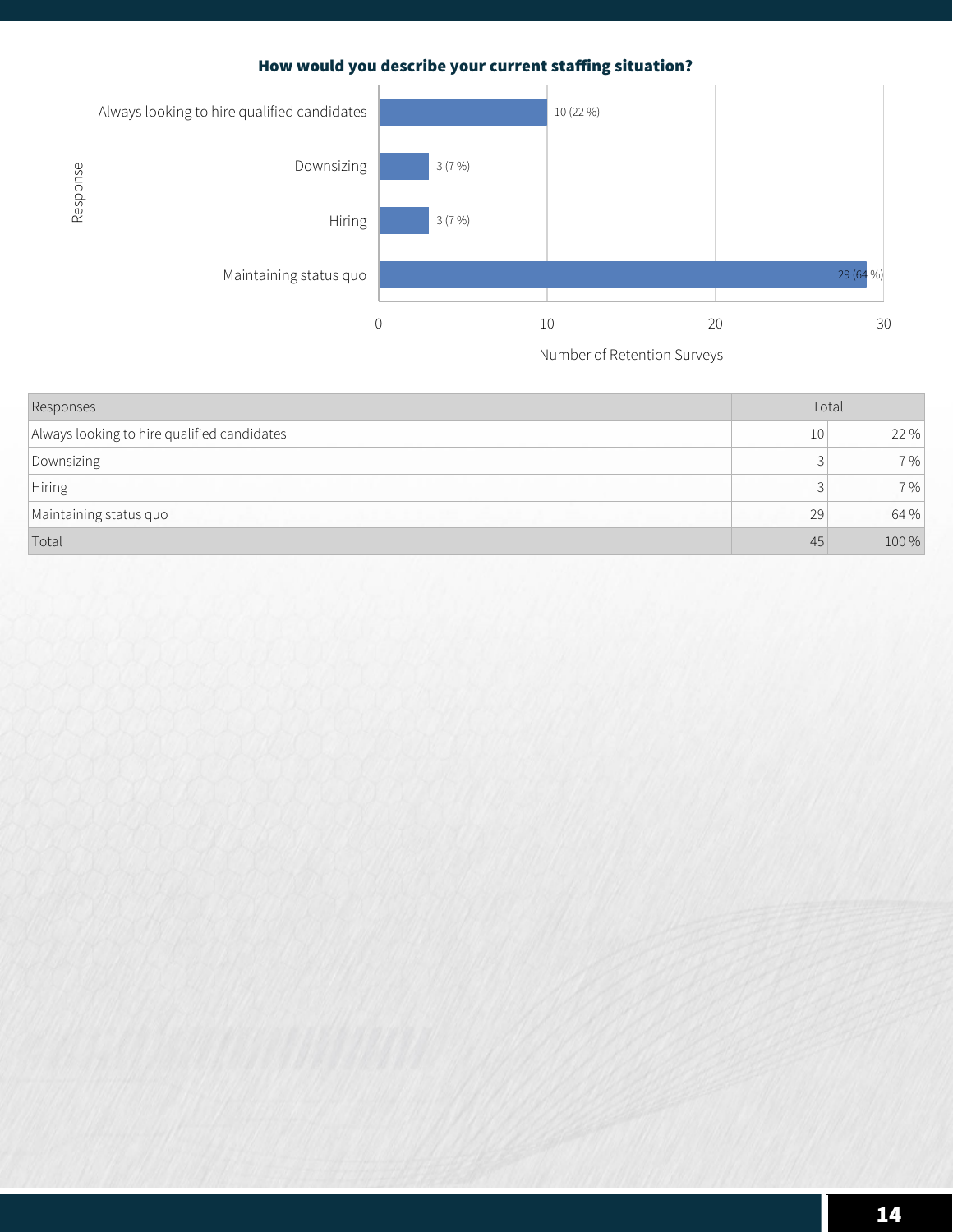# **Have you historically had enough workers to meet demand?**



| Responses | Total        |              |
|-----------|--------------|--------------|
| Yes       | $\sim$<br>ںں | $\%$         |
| No        | 10           | $73\%$<br>ムー |
| Total     | 43           | 100 %        |

**Yes No**

k.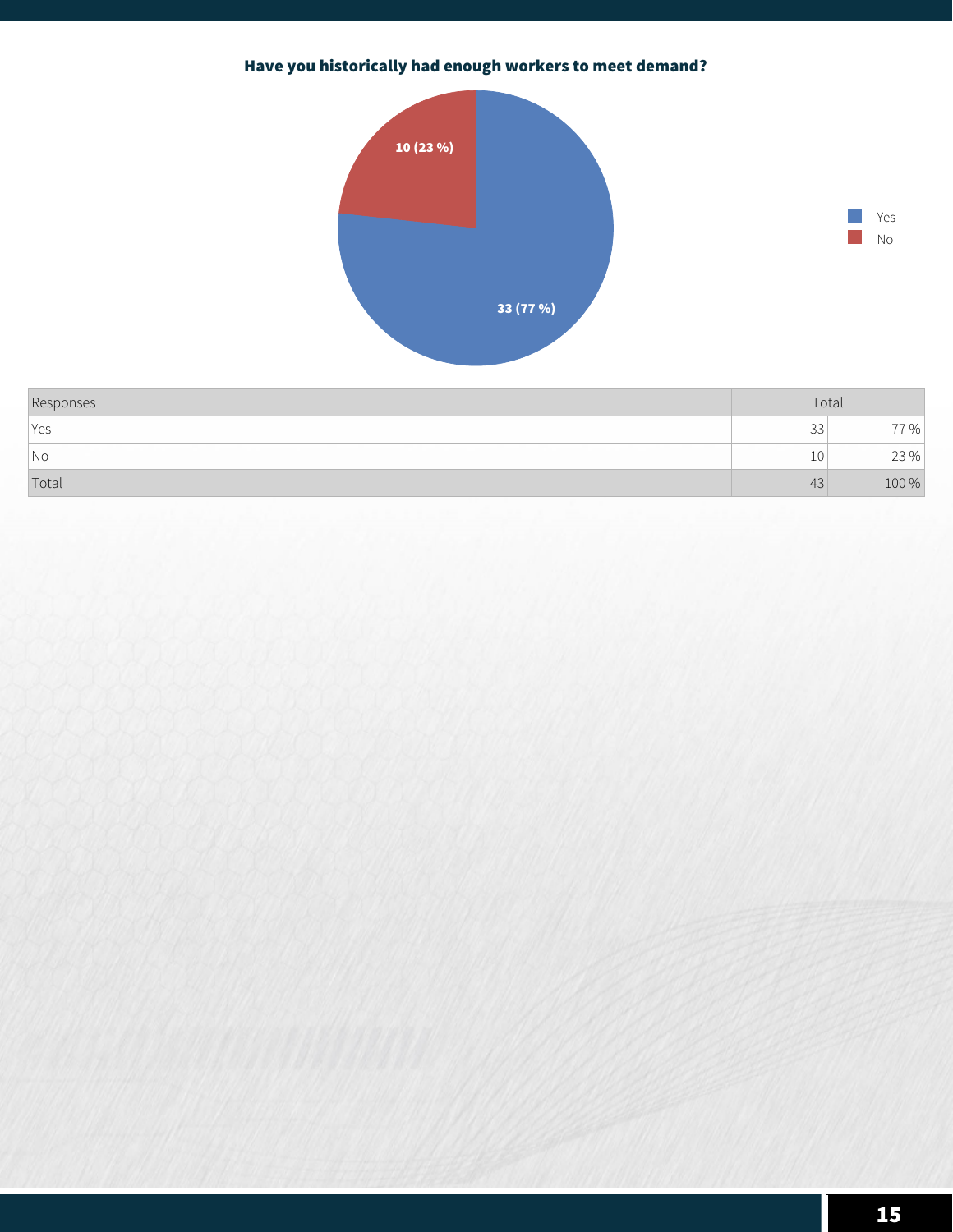# **Please indicate the average hourly wage**

| Responses                               | Total |         |
|-----------------------------------------|-------|---------|
| Please indicate the average hourly wage | \$16  | $100\%$ |
| Total                                   | \$16  | $100\%$ |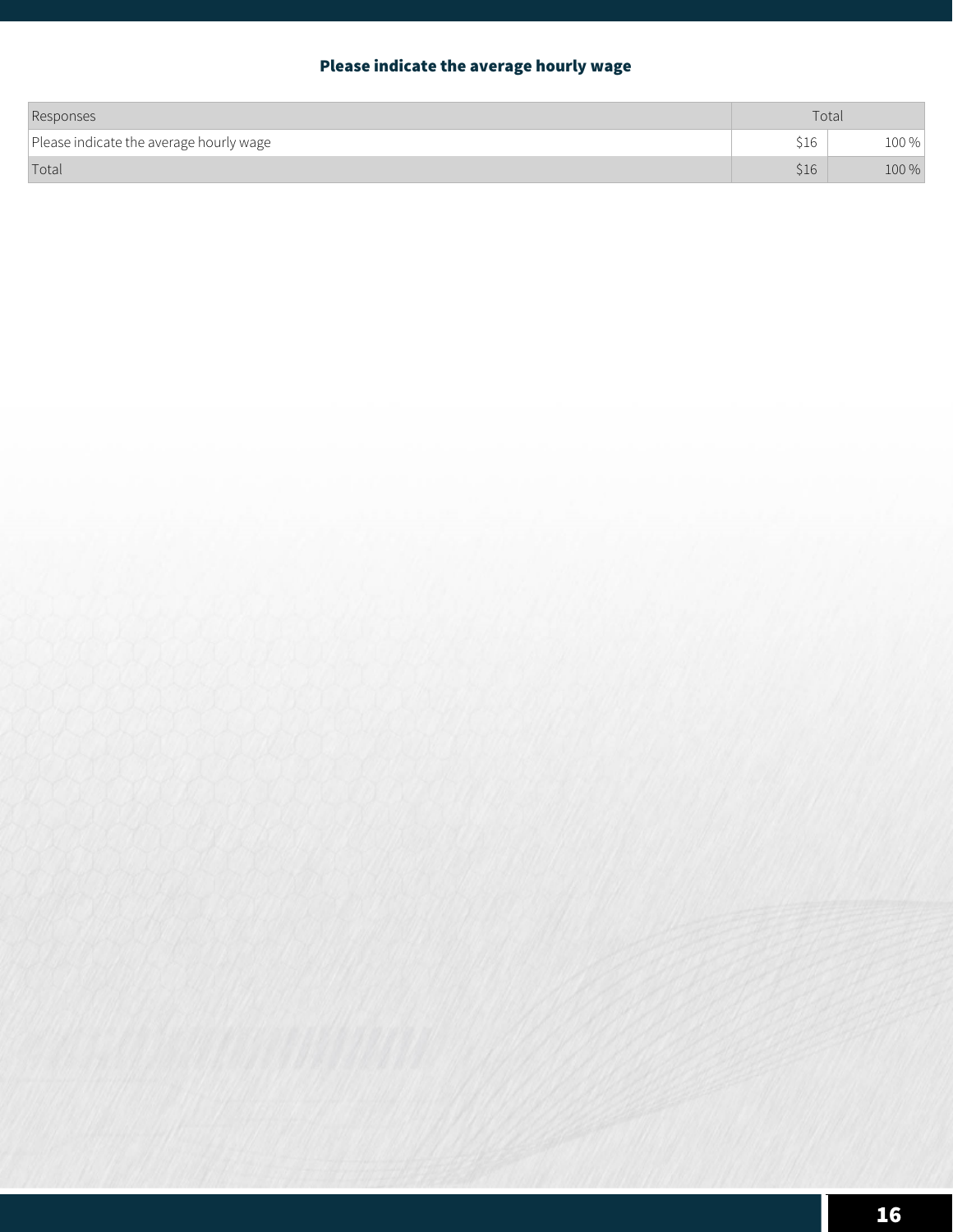

# **How old are the majority of your essential employees?**

| Responses          | Total           |       |
|--------------------|-----------------|-------|
| $\geq$ 25 years    | 10 <sup>1</sup> | 23 %  |
| $26-34$ years      | 12              | 27 %  |
| $35-49$ years      | 15 <sup>1</sup> | 34 %  |
| $\vert$ < 50 years |                 | 16 %  |
| Total              | 44              | 100 % |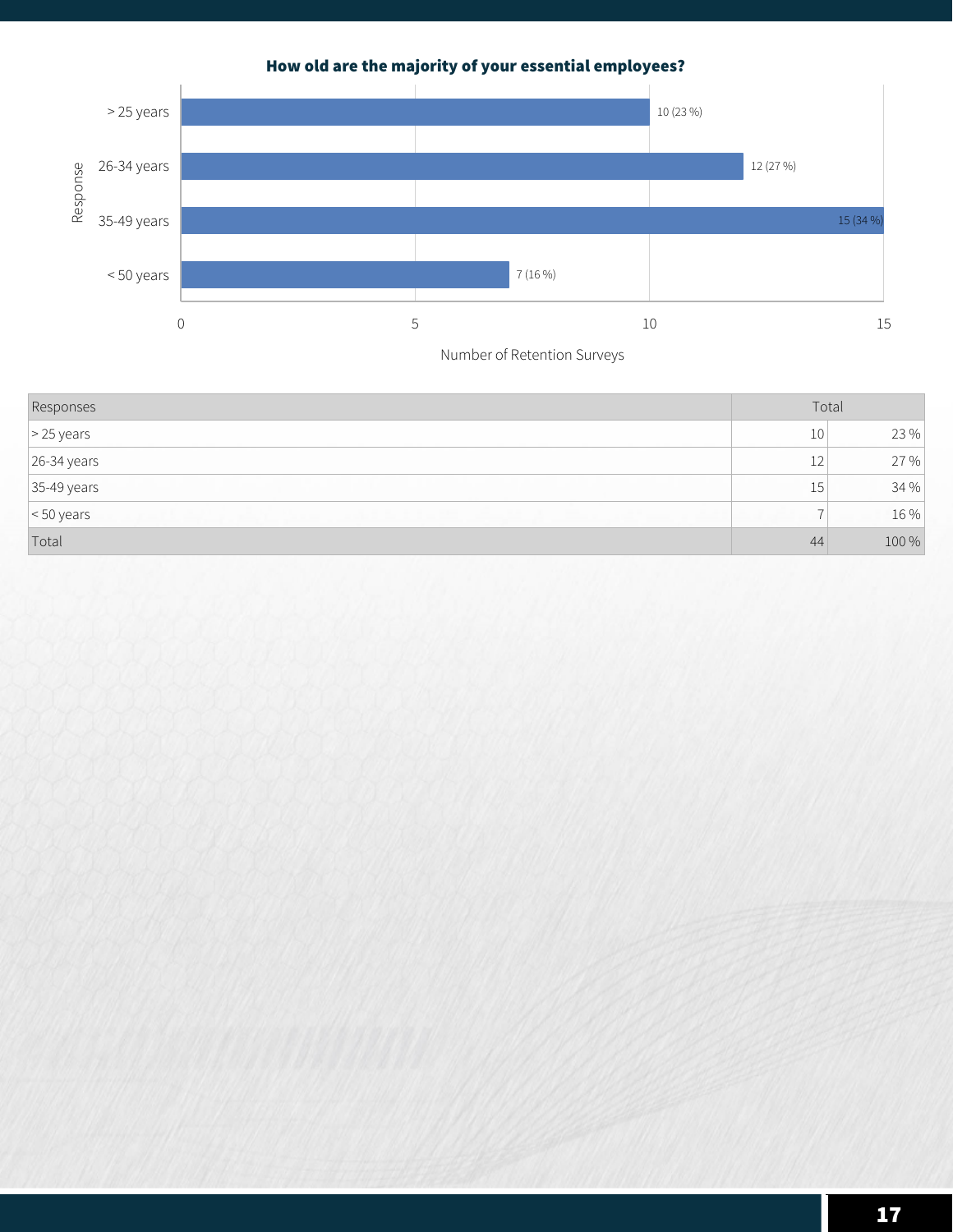# **Do you have challenges retaining employees?**





| Responses                | Total        |           |
|--------------------------|--------------|-----------|
| <i>Yes</i>               | $\sim$<br>⊥∪ | 23%<br>بے |
| $\overline{\mathsf{No}}$ | $\sim$<br>ںں | $\%$      |
| Total                    | 43           | 100 %     |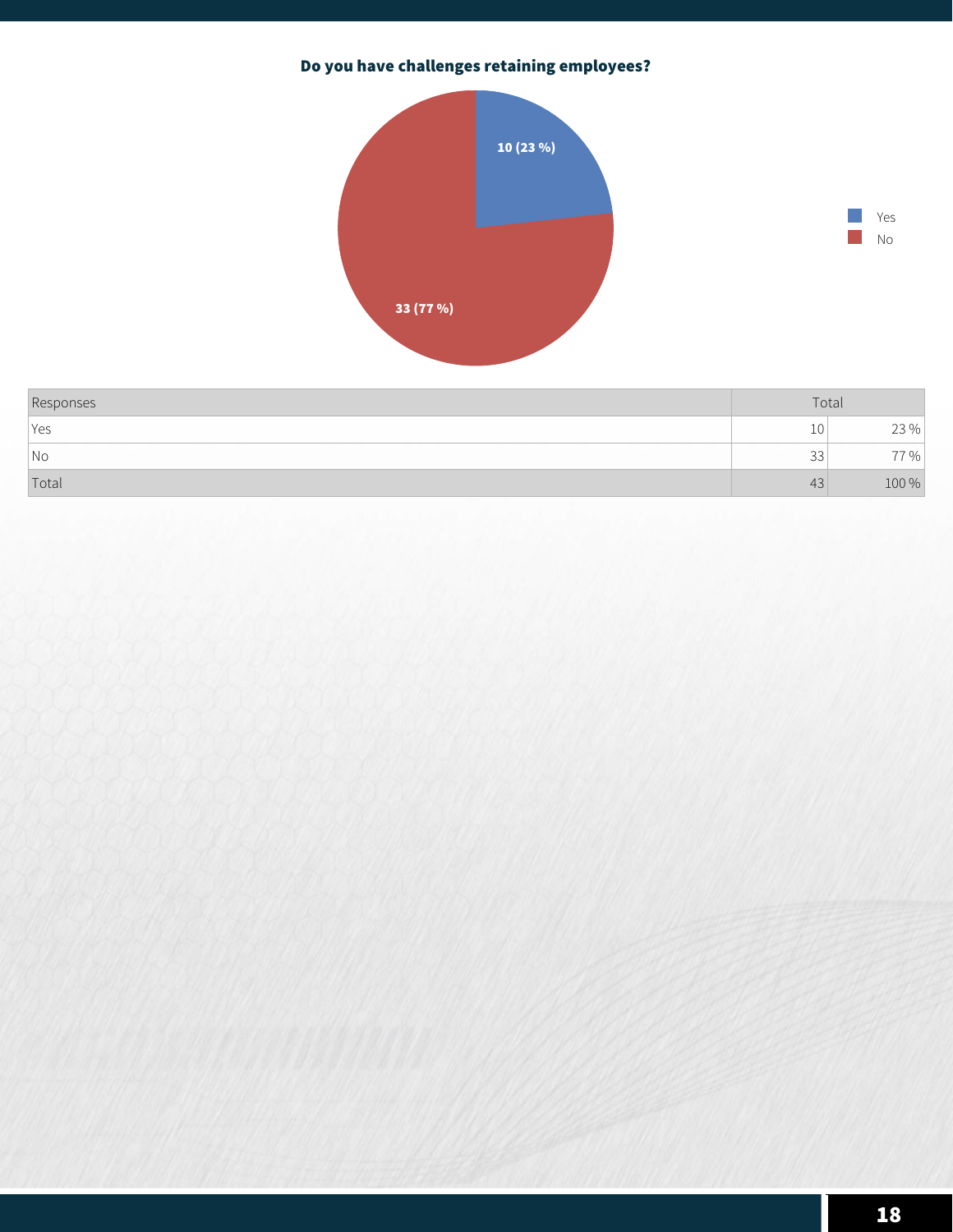# **Please explain which issues you believe are critical to your employees?**



| Responses      | Total                    |       |
|----------------|--------------------------|-------|
| Childcare      | 8                        | 17%   |
| Cost of living | 21                       | 45 %  |
| Housing        | 4                        | 9%    |
| Transportation | $\overline{ }$           | 15 %  |
| Other          | $\overline{\phantom{0}}$ | 15 %  |
| Total          | 47                       | 100 % |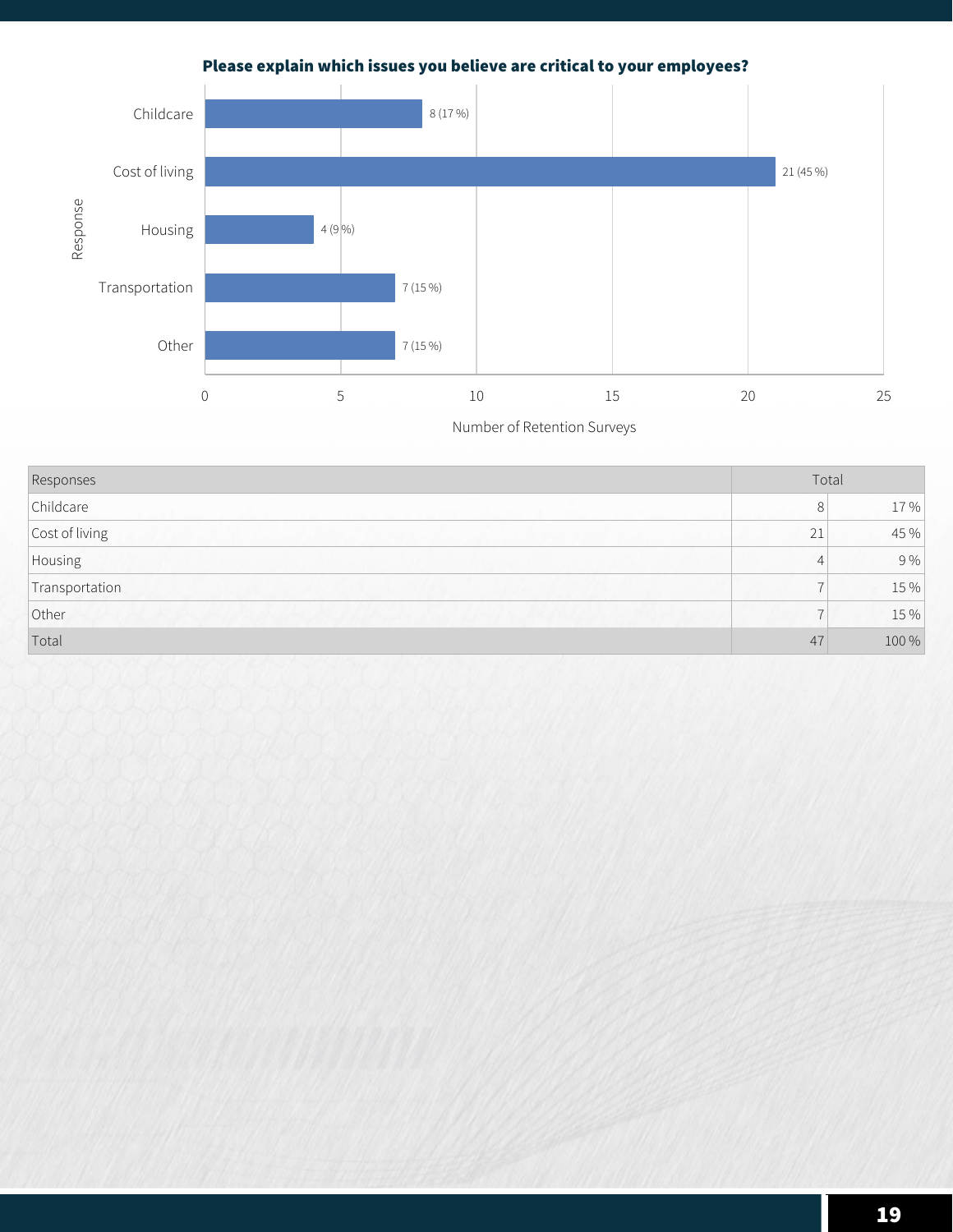# **Is your business experiencing recruitment challenges with any employees positions or skills?**





| Responses  | Total |       |
|------------|-------|-------|
| <i>Yes</i> | ∸∸    | 33 %  |
| No         | 26    | 67 %  |
| Total      | 39    | 100 % |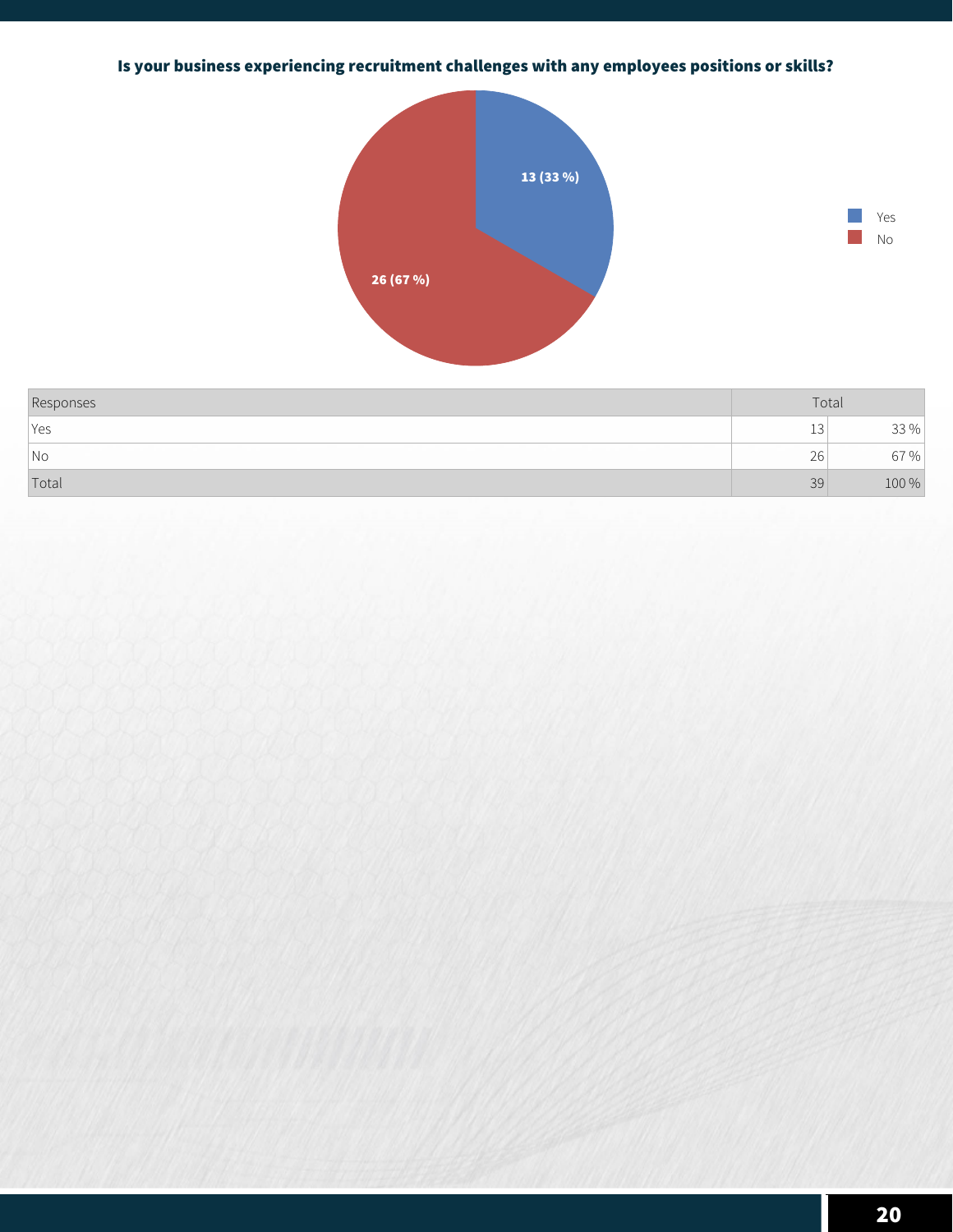#### **Does the company provide a training budget in order to upgrade employee skills? (For example, server/cashier --> bookkeeper, certificates, webinars, Pro Serve etc.)**





| Responses | Total        |       |
|-----------|--------------|-------|
| l Yes     | 15           | 38 %  |
| No        | $\sim$<br>24 | 62 %  |
| Total     | 39           | 100 % |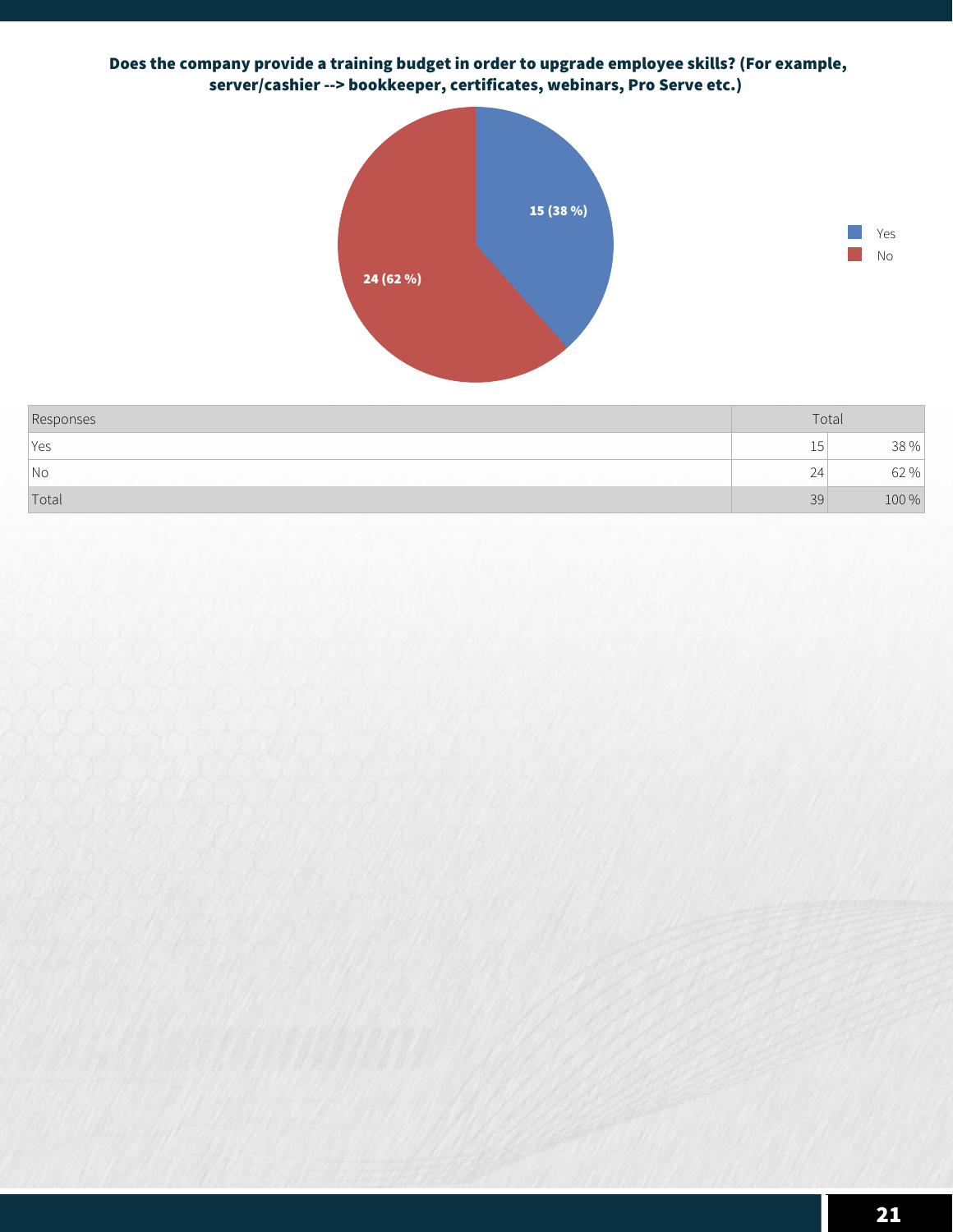#### **Are there any areas of training or professional development that would be of benefit to you or your employees?**





| Responses |              | Total |
|-----------|--------------|-------|
| lyes      | $\sim$<br>ᅩᄼ | 0/2   |
| No        | 26           | 68 %  |
| Total     | 38           | 100 % |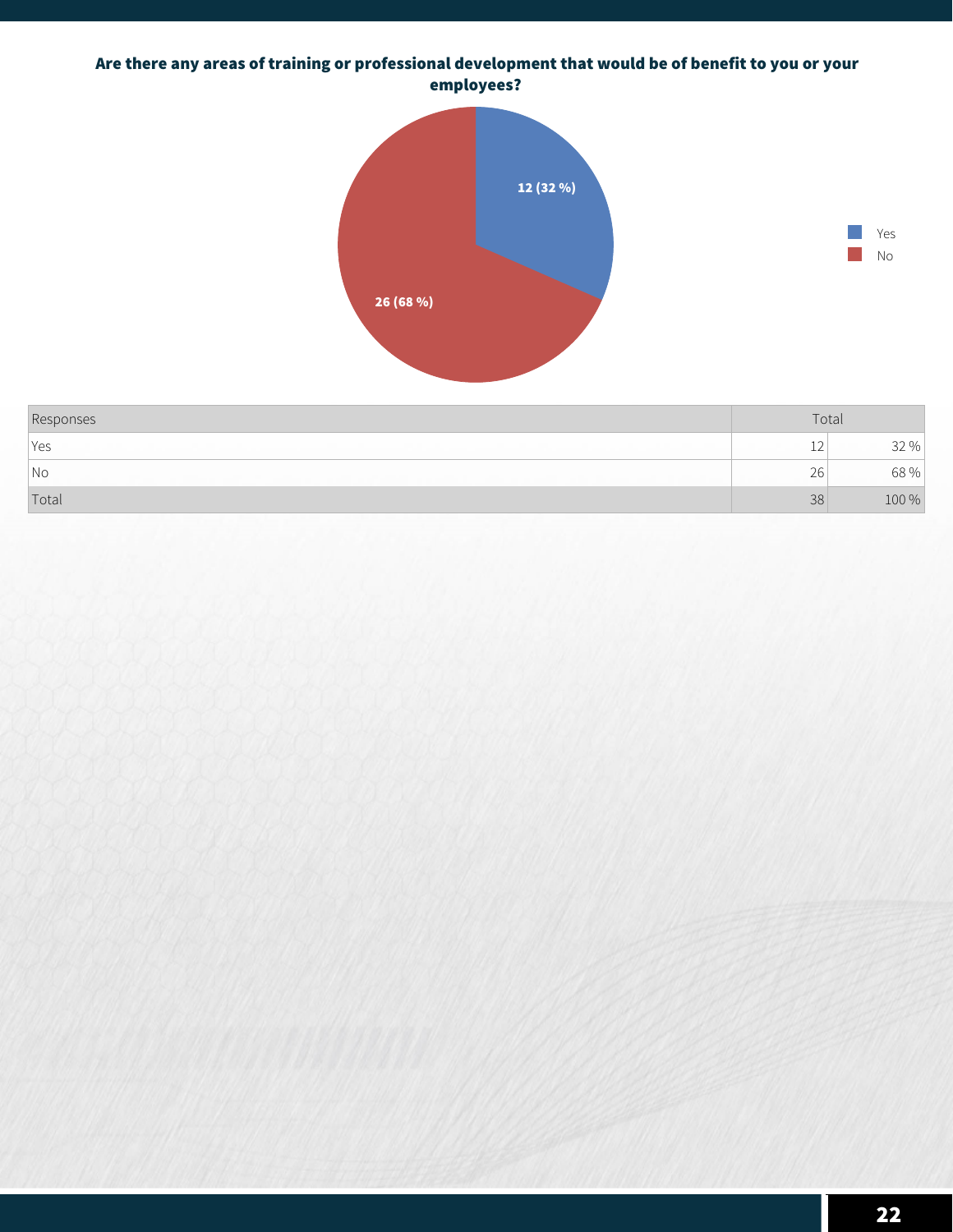# **What modes of education/training would work best for your employees?**



| Responses           | Total |       |
|---------------------|-------|-------|
| Classroom           | 4     | 19%   |
| Individual coaching | 8     | 38 %  |
| Online/webinar      | 9     | 43 %  |
| Total               | 21    | 100 % |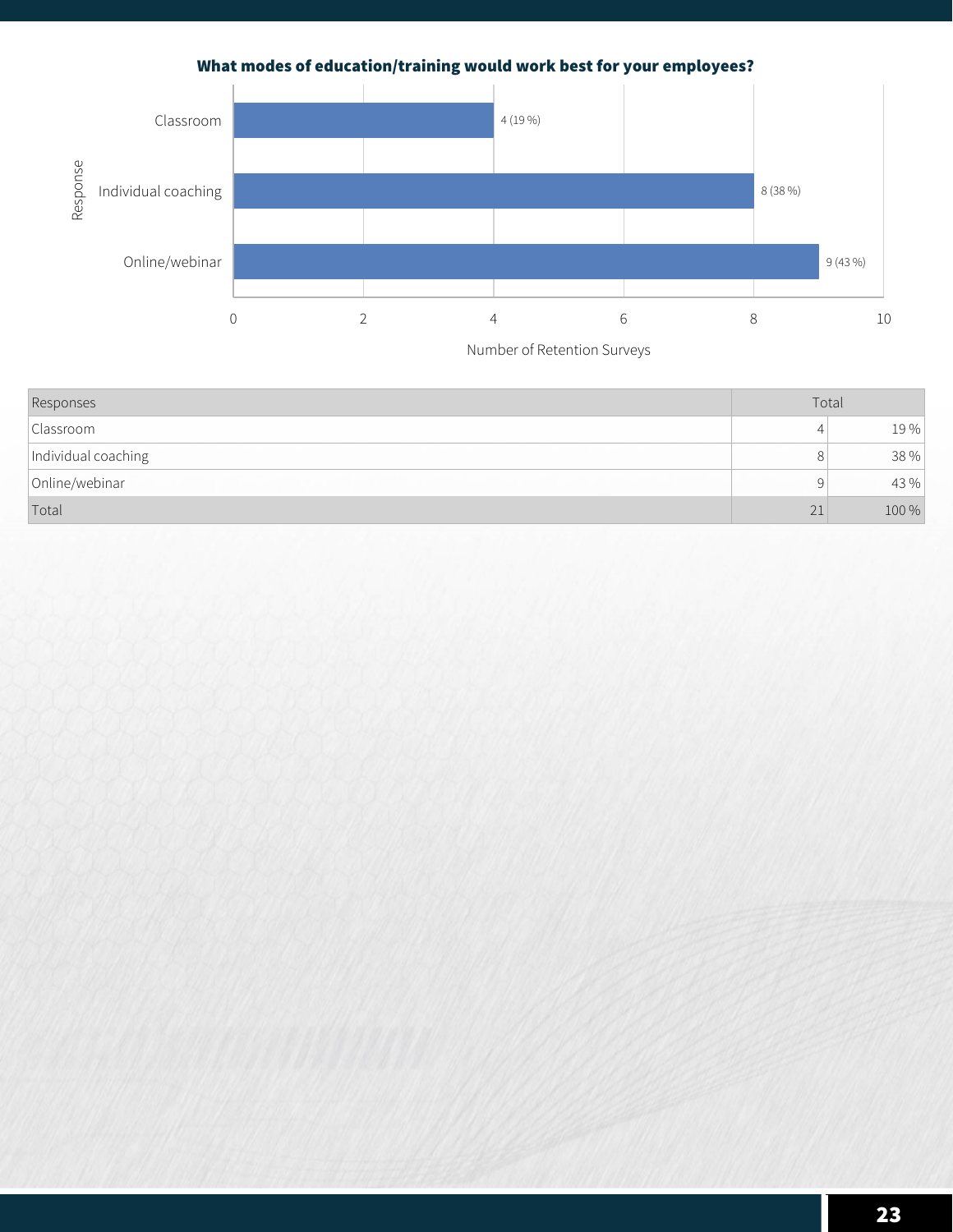## **Please indicate your annual sales**

| Responses                         | Total |               |
|-----------------------------------|-------|---------------|
| Please indicate your annual sales | n/a   | $n/\epsilon$  |
| Total                             | n/a   | $n/\tilde{c}$ |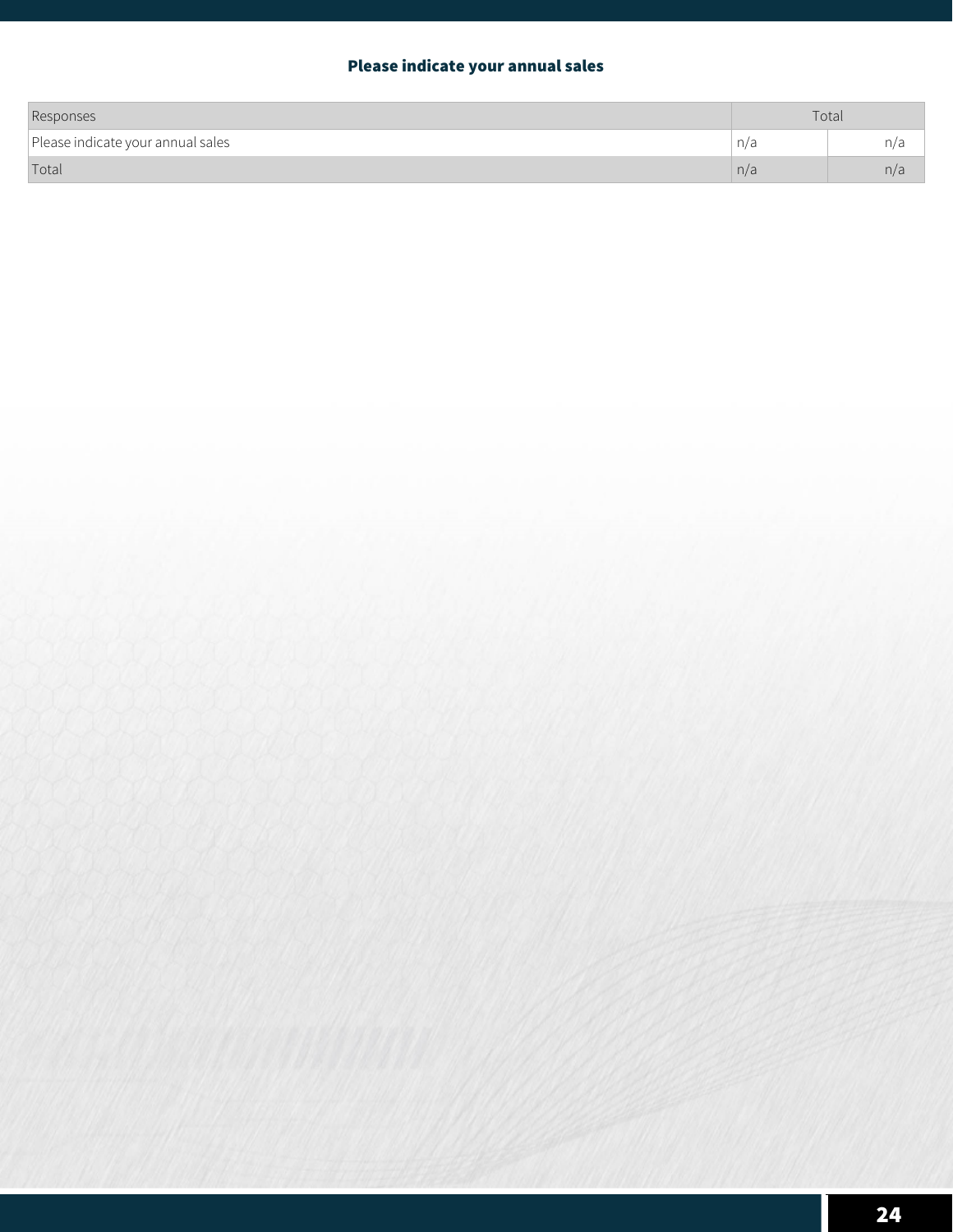# **Would you say your sales are (this year compared to previous years)**



| Responses   | Total      |       |
|-------------|------------|-------|
| No response | $\sqrt{2}$ | 4 %   |
| Decreasing  | 13         | 29 %  |
| Stable      | 14         | 31%   |
| Increasing  | 16         | 36 %  |
| Total       | 45         | 100 % |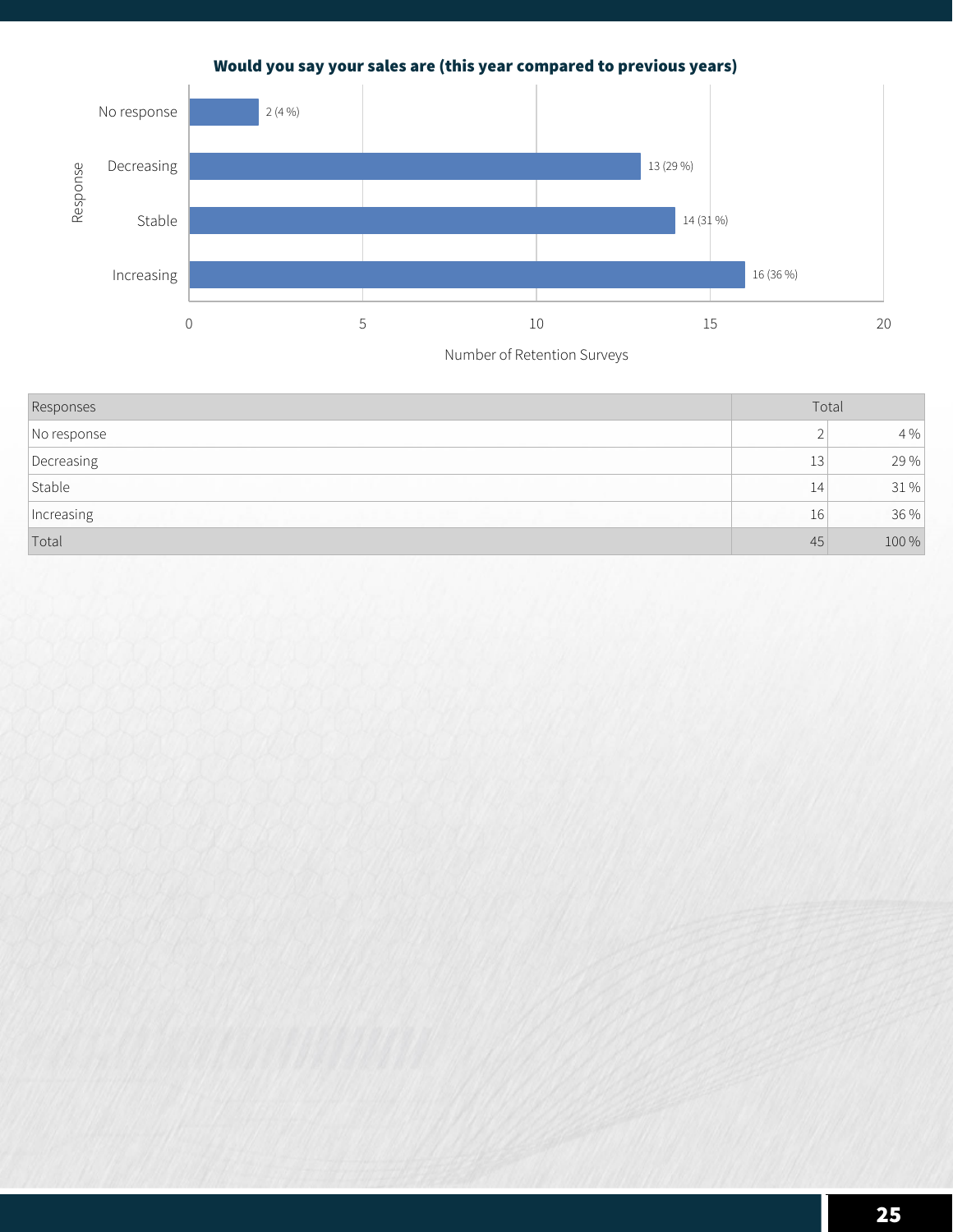#### **If majority of products/services are being purchased from outside the area, why are they not being purchased from within the area?**



| Responses                        |    | Total |  |
|----------------------------------|----|-------|--|
| Higher cost locally              | 11 | 23 %  |  |
| Loyalty to current supplier      |    | 2%    |  |
| No control, head office decision | 5  | 10%   |  |
| Product not available here       | 27 | 56 %  |  |
| Quality of available products    |    | 2%    |  |
| Other                            | 3  | 6 %   |  |
| Total                            | 48 | 100 % |  |
|                                  |    |       |  |

| If Other, please specify             | Total |       |
|--------------------------------------|-------|-------|
| Distribution center provides product |       | 50 %  |
| No wholesale available.              |       | 50%   |
| Total                                |       | 100 % |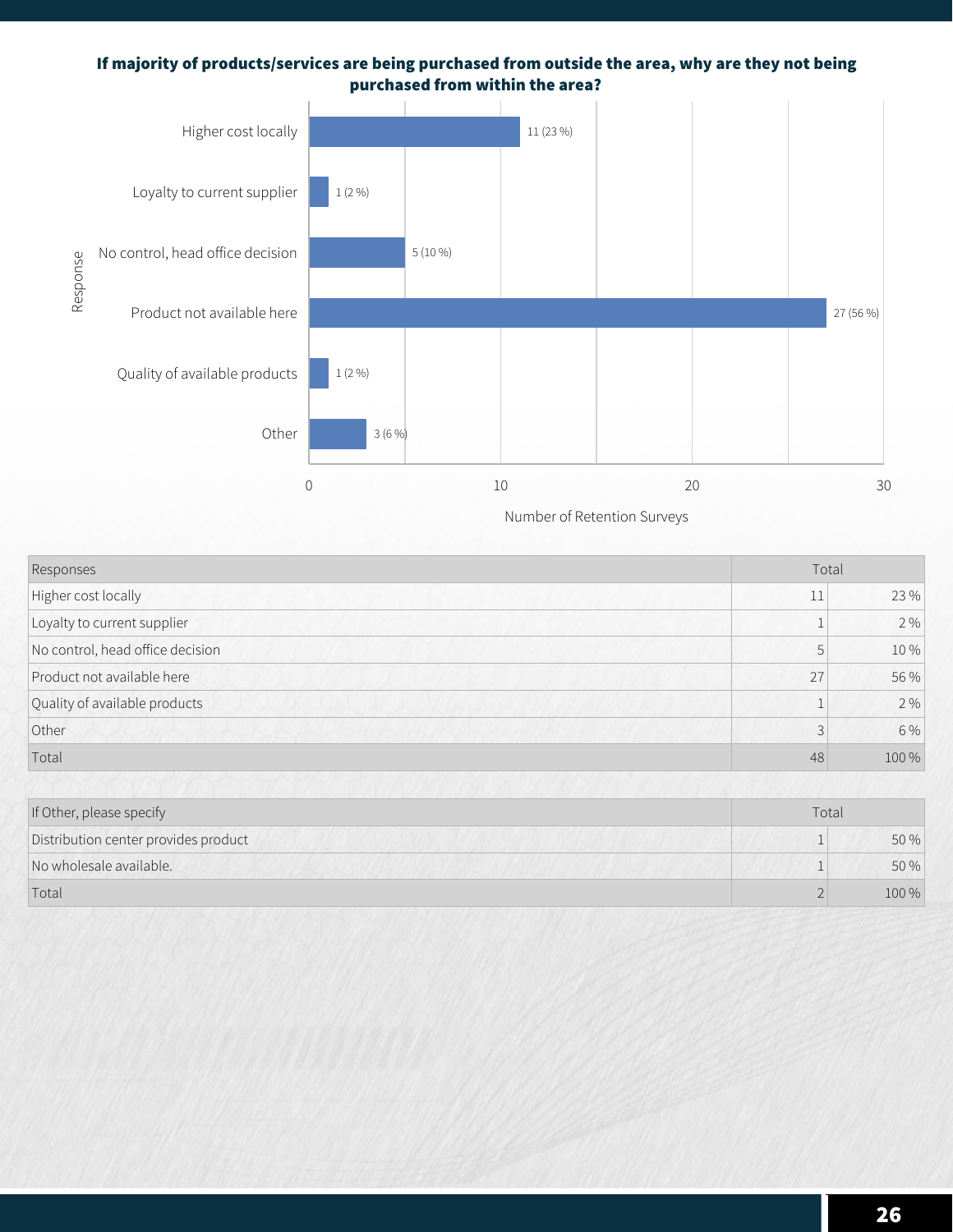# **How do you currently promote your business?**



| Responses            | Total |         |
|----------------------|-------|---------|
| Newspaper            | 16    | 18%     |
| No active promotions |       | $8\,\%$ |
| Online               | 36    | 41 %    |
| Radio                | 12    | 14 %    |
| Other                | 17    | 19%     |
| Total                | 88    | 100 %   |

| If Other, please specify<br>Total                                                                                                 |                |       |
|-----------------------------------------------------------------------------------------------------------------------------------|----------------|-------|
| 15% off discount card, local promos, door to door advertising, donations to local organizations, tv screens on<br>medical offices | 1              | 6 %   |
| Arena, curling rink and bowling alley boards, supporting local events (prizes, etc.)                                              |                | 6 %   |
| Bandits games, sponsor breakfast program in turn for a commercial/ad                                                              |                | 6 %   |
| billboard                                                                                                                         | 1              | 6 %   |
| Billboard                                                                                                                         | 1              | 6 %   |
| billboards                                                                                                                        |                | 6 %   |
| direct mail with menu (but it's expensive to do)                                                                                  |                | 6 %   |
| flyer                                                                                                                             |                | 6 %   |
| in house coupons, frequent buyer cards                                                                                            | $\mathbf{1}$   | 6 %   |
| in store promotions                                                                                                               | $\mathbf{1}$   | 6 %   |
| National HH ad, flyers.                                                                                                           | 1              | 6 %   |
| printed pamphlets handed out at the front gate of the park                                                                        |                | 6 %   |
| Promo Discounts, Inkind costs, signs, LED                                                                                         |                | 6 %   |
| They would like marketing help. (They need it)                                                                                    | 1              | 6 %   |
| Word of mouth                                                                                                                     | $\overline{2}$ | 13%   |
| Total                                                                                                                             | 16             | 100 % |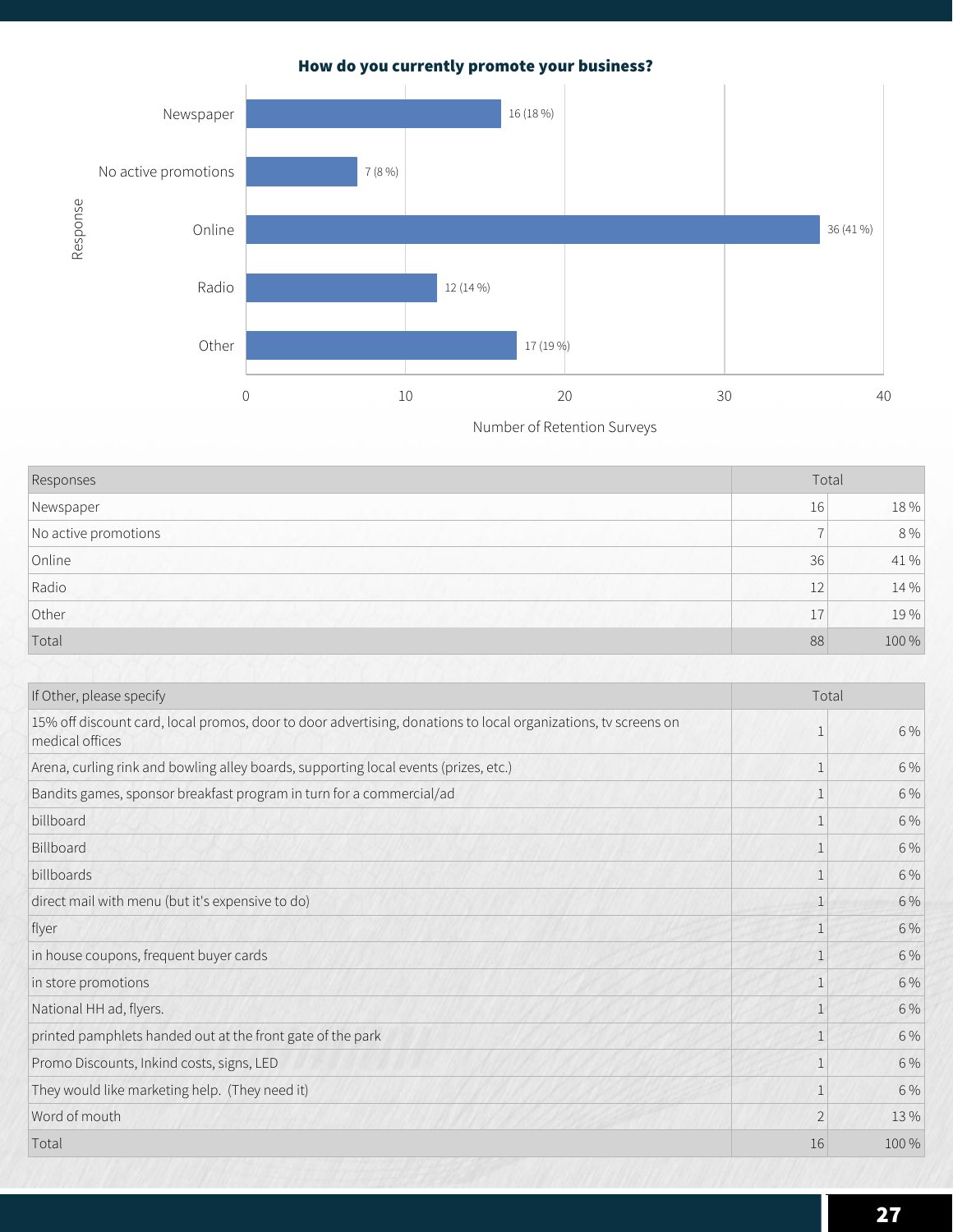## **How adequate are your current facilities?**



| Responses                 | Total |       |
|---------------------------|-------|-------|
| Good or at least adequate | 28    | 68 %  |
| Poor location             |       | 5 %   |
| Too large or expensive    |       | 5 %   |
| Too small                 | Q     | 22 %  |
| Total                     | 41    | 100 % |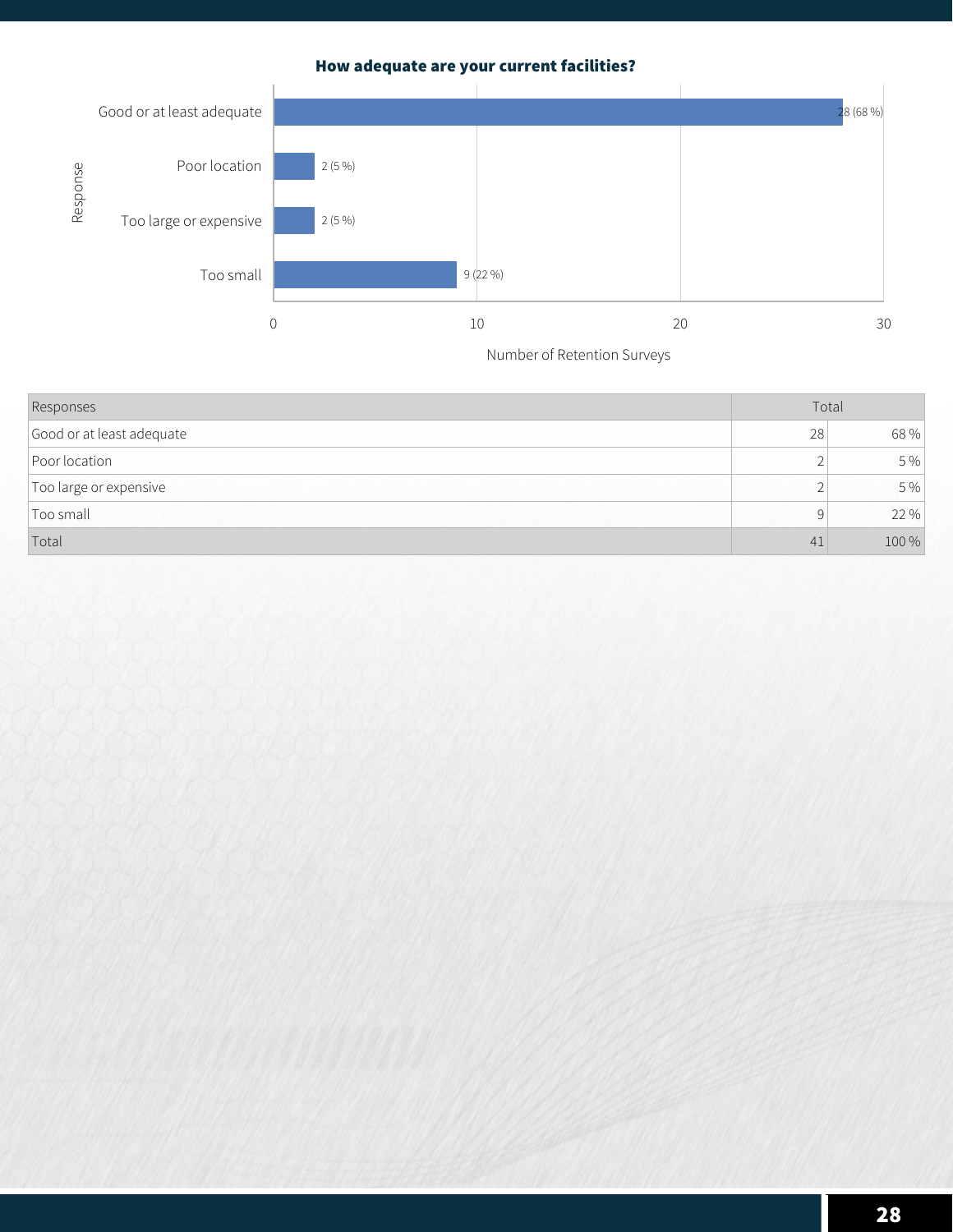## **If you own the building, are you considering any improvements to your property such as landscaping, exterior renovations, interior renovation, etc.?**





| Responses           | Total |       |
|---------------------|-------|-------|
| Yes                 |       | 42 %  |
| $\overline{\big N}$ | . .   | 58 %  |
| Total               | 19    | 100 % |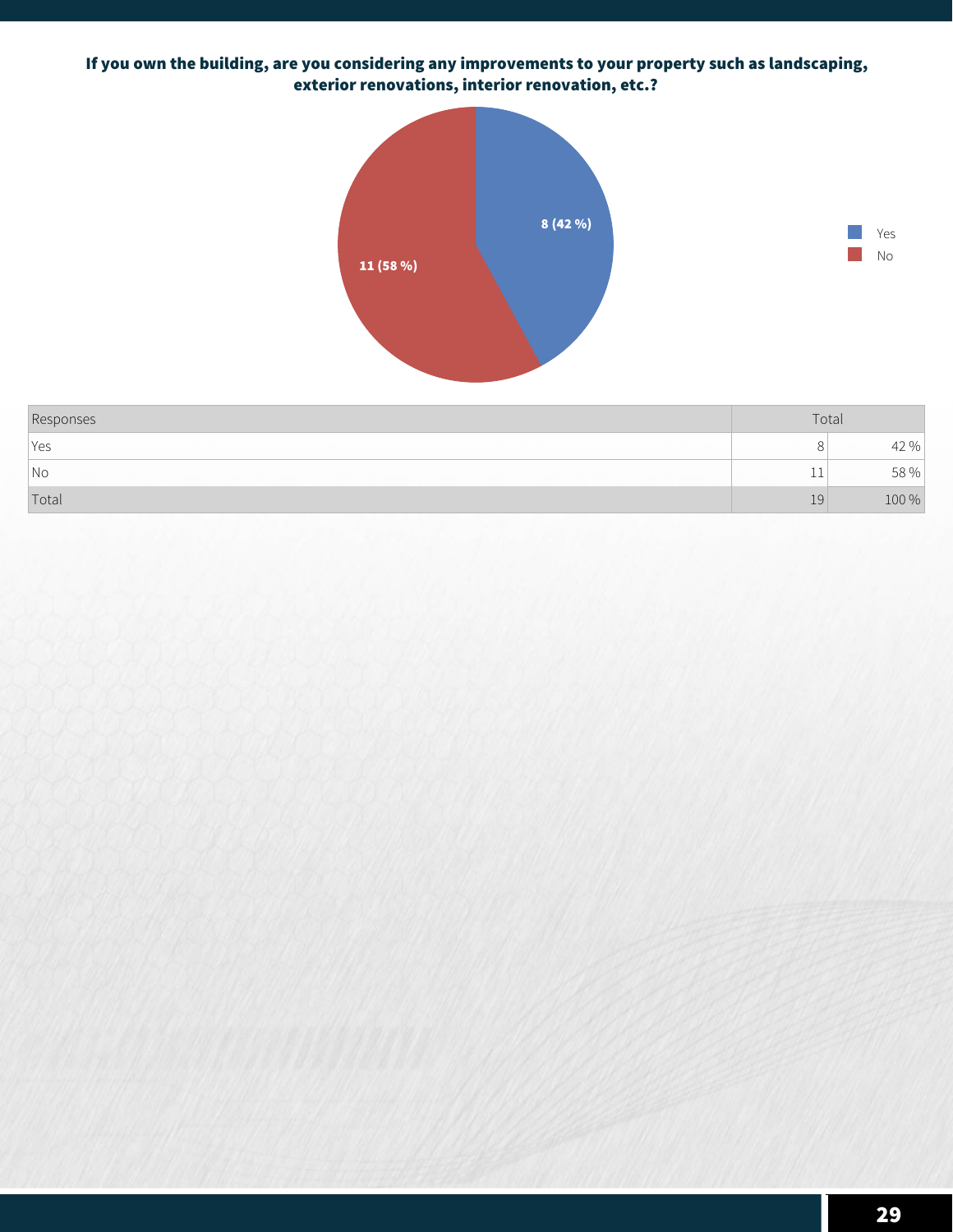# **If No, what are some of your barriers (if any)**



| Responses                                  | Total |       |
|--------------------------------------------|-------|-------|
| Cannot afford to be closed for renovations | 3     | 25 %  |
| Financial                                  | 4     | 33 %  |
| Renovations are not needed                 | 3     | 25 %  |
| Unsure of future value                     |       | 8 %   |
| Other                                      |       | 8 %   |
| Total                                      | 12    | 100 % |

| If Other, please specify | Total |       |  |
|--------------------------|-------|-------|--|
| Head office decision     |       | 100 % |  |
| Total                    |       | 100 % |  |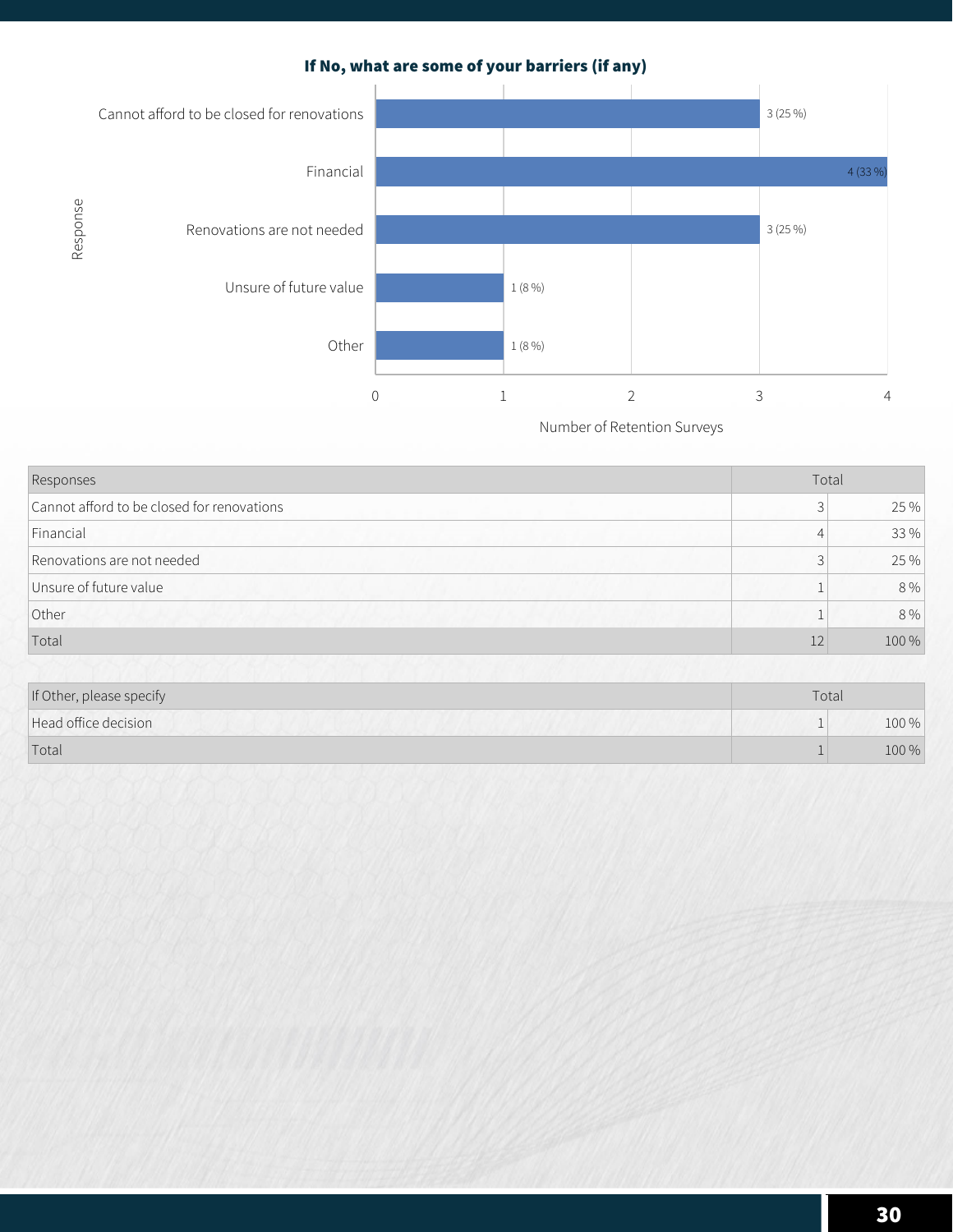# **If you rent, do you think the building could use improvements?**





| Responses           | Total   |       |
|---------------------|---------|-------|
| Yes                 | 14      | 48 %  |
| $\overline{\big N}$ | F<br>ب⊥ | 52 %  |
| Total               | 29      | 100 % |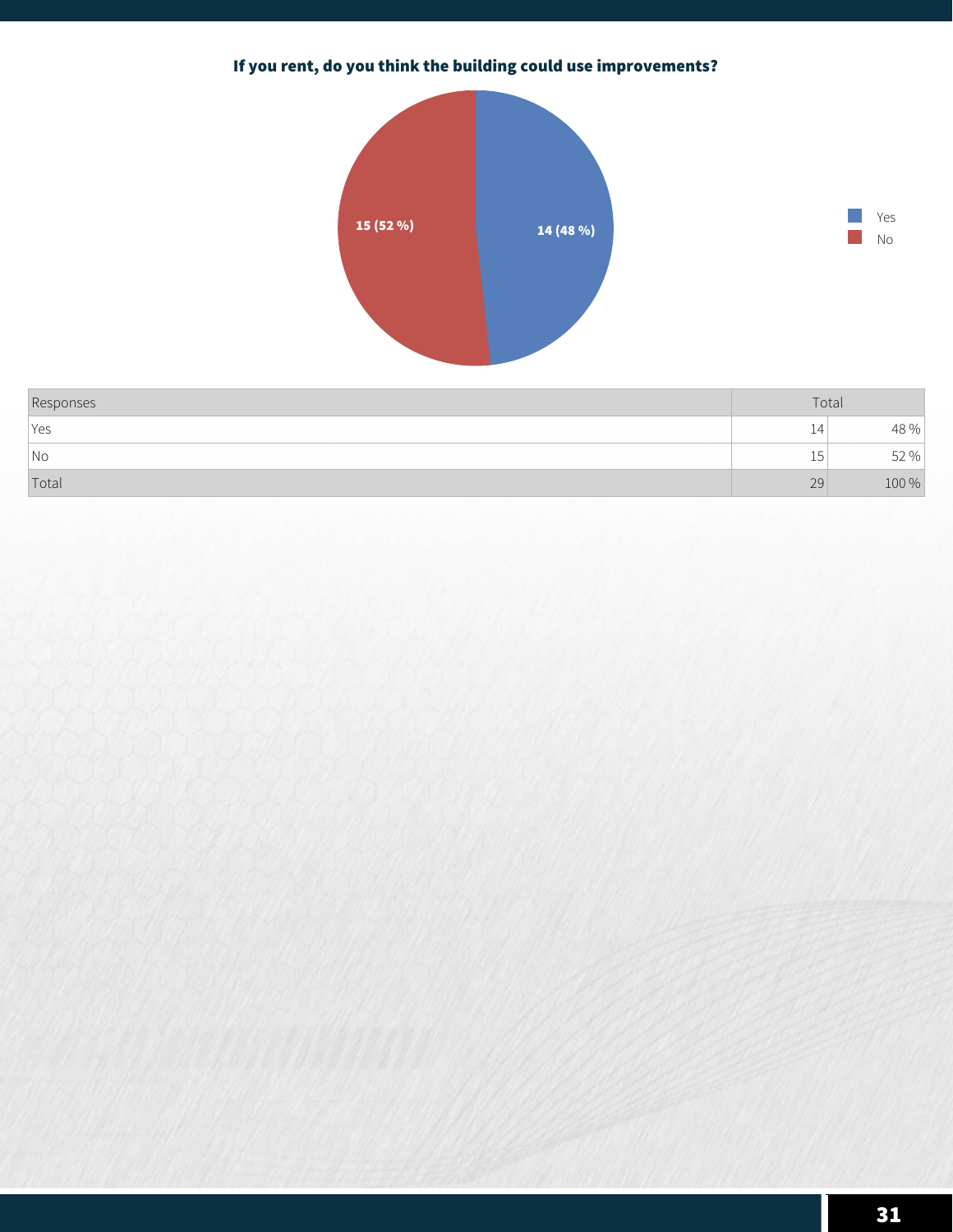#### **If you rent, do you think the building could use improvements? - If Yes, have you spoken to the building owner about it?**





| Responses           | Total |       |
|---------------------|-------|-------|
| Yes                 |       | 69 %  |
| $\overline{\big N}$ |       | 0/0   |
| Total               | ⊥◡    | 100 % |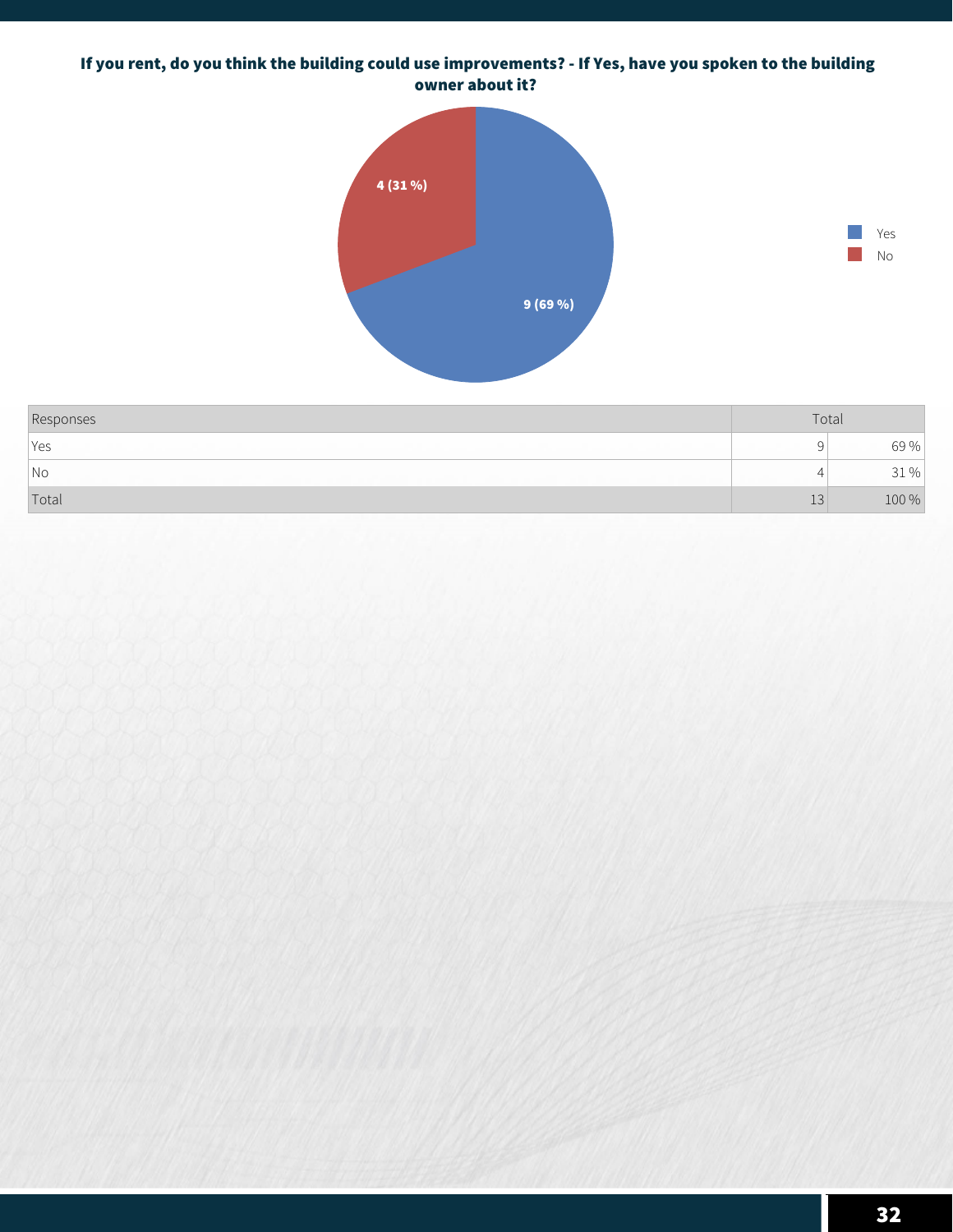# **Are the company's current facilities adequate for anticipated future operation?**





| Responses                | Total          |       |
|--------------------------|----------------|-------|
| Yes                      | $\sim$<br>33   | 80 %  |
| $\overline{\mathsf{No}}$ |                | 20 %  |
| Total                    | 4 <sub>1</sub> | 100 % |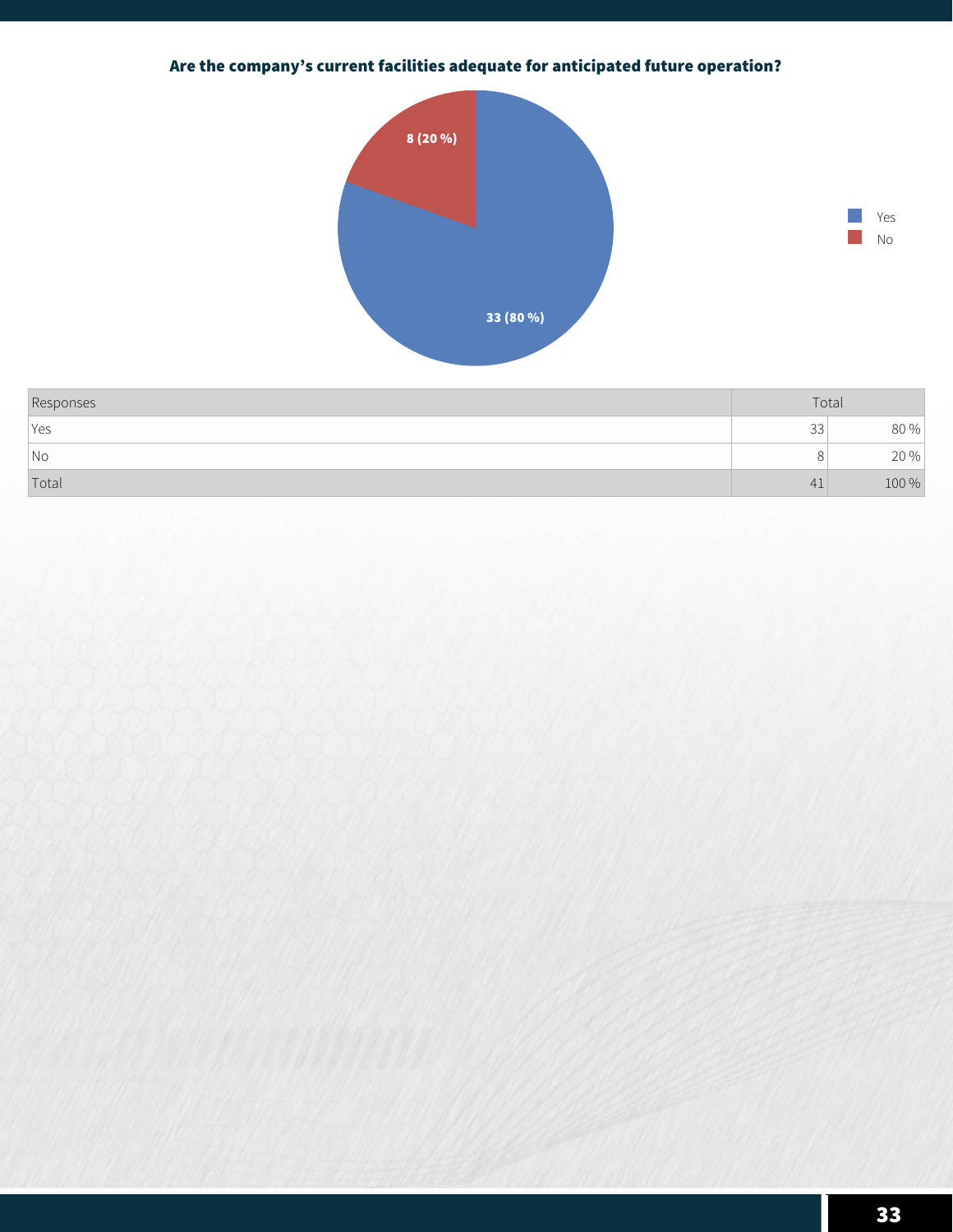# **Do you plan to expand in the next 3 years?**





| Responses | Total        |        |
|-----------|--------------|--------|
| Yes       |              | $22\%$ |
| No        | $\sim$<br>JZ | 78%    |
| Total     | -41          | 100 %  |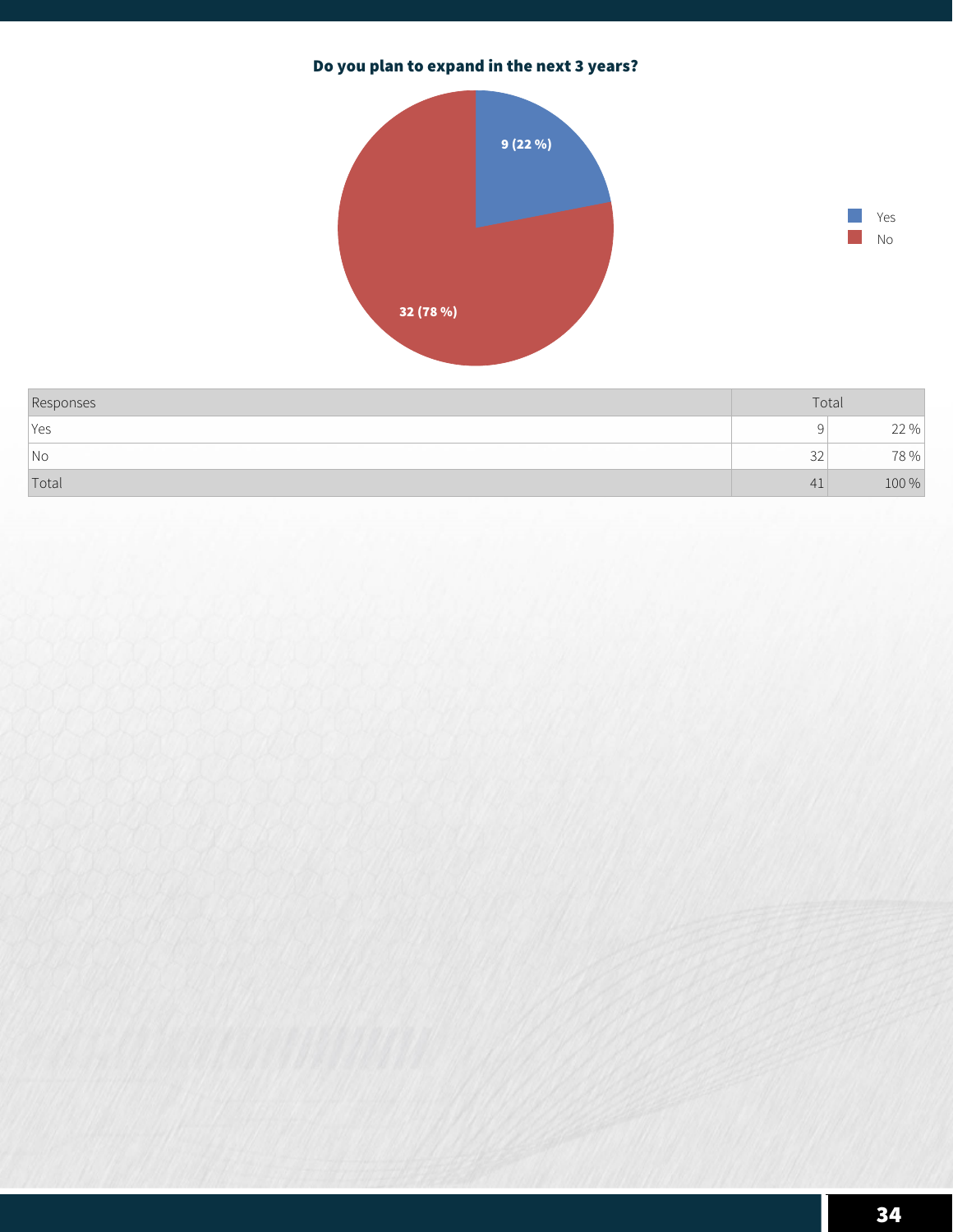# **Do you plan to expand in the next 3 years? - If Yes, will it be in this community?**





| Responses                   | Total |        |
|-----------------------------|-------|--------|
| Yes                         | Ő     | 73%⊤   |
| $\overline{\phantom{a}}$ No |       | $27\%$ |
| Total                       |       | 100 %  |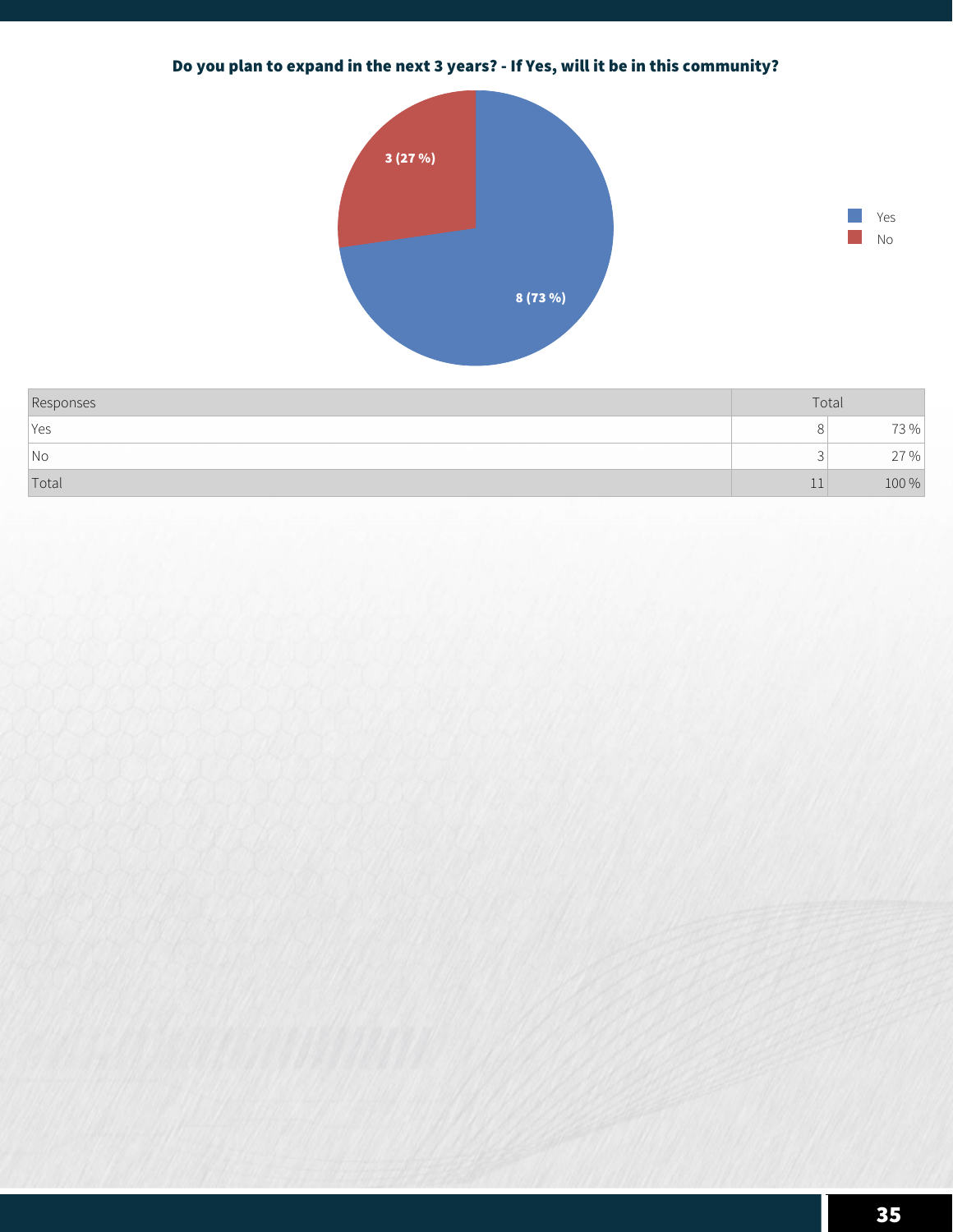**What, if any, are the major constraints on your expansion?**



| Responses                 | Total |       |
|---------------------------|-------|-------|
| Financing                 | 6     | 38 %  |
| Lack of skilled staff     | 3     | 19%   |
| Lack of suitable premises | ⌒     | 13%   |
| Other                     | b     | 31 %  |
| Total                     | 16    | 100 % |

| If Other, please specify                                                                                                                                |  | Total |  |
|---------------------------------------------------------------------------------------------------------------------------------------------------------|--|-------|--|
| Age, would like to retire soon                                                                                                                          |  | 20 %  |  |
| parking issues                                                                                                                                          |  | 20 %  |  |
| size of local market                                                                                                                                    |  | 20 %  |  |
| The Planning Department was unfriendly to business approx. 3 - 4 years ago when there was an expansion<br>discussion. Business to pay for roads/paving. |  | 20 %  |  |
| time                                                                                                                                                    |  | 20 %  |  |
| Total                                                                                                                                                   |  | 100 % |  |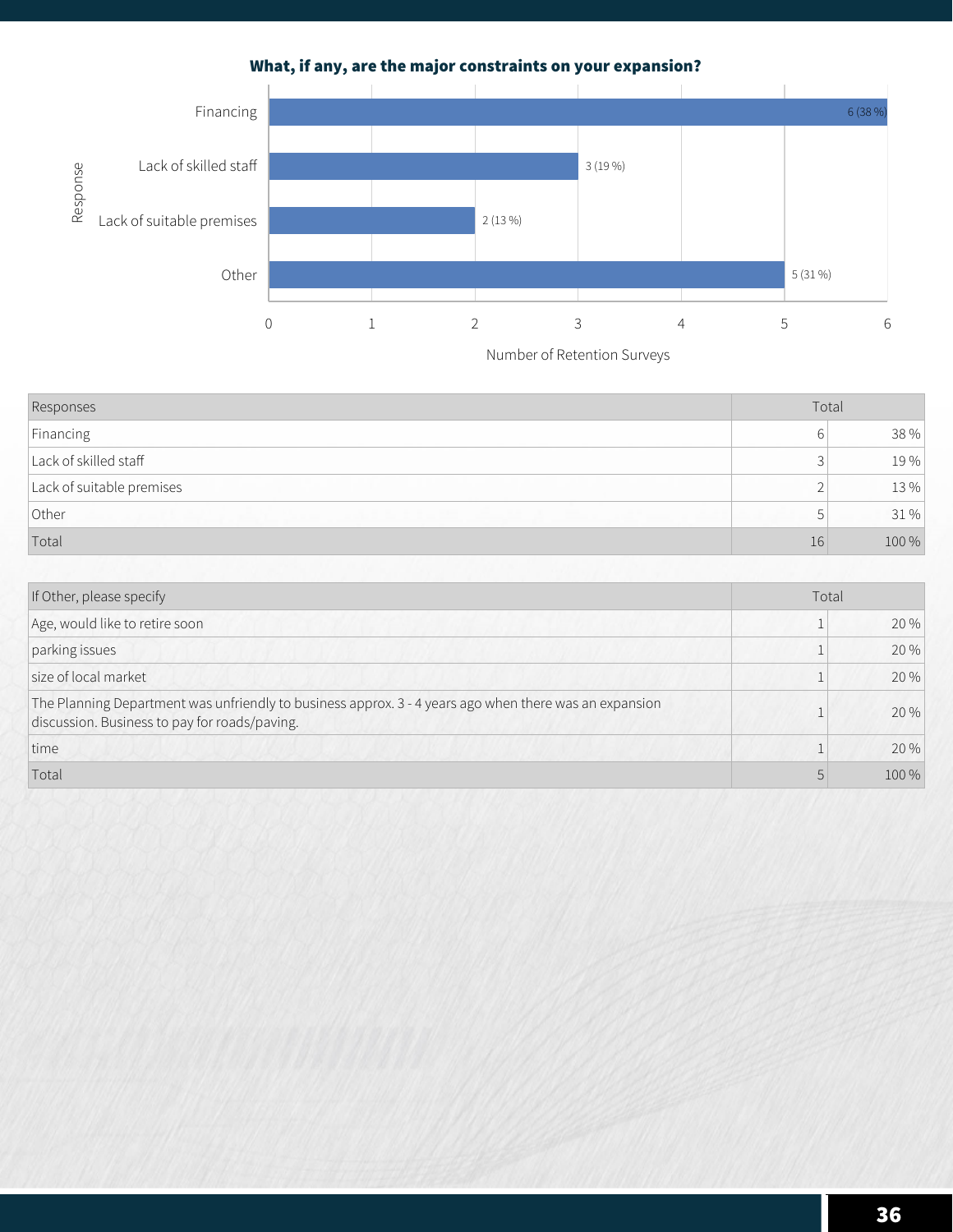# **Have you approached any of the following with your expansion plans.**



| Responses         | Total |       |
|-------------------|-------|-------|
| Community Futures |       | 50 %  |
| Other             |       | 50 %  |
| Total             |       | 100 % |

| If Other, please specify | Total |       |
|--------------------------|-------|-------|
| ATB                      |       | T00 % |
| Total                    |       | 100 % |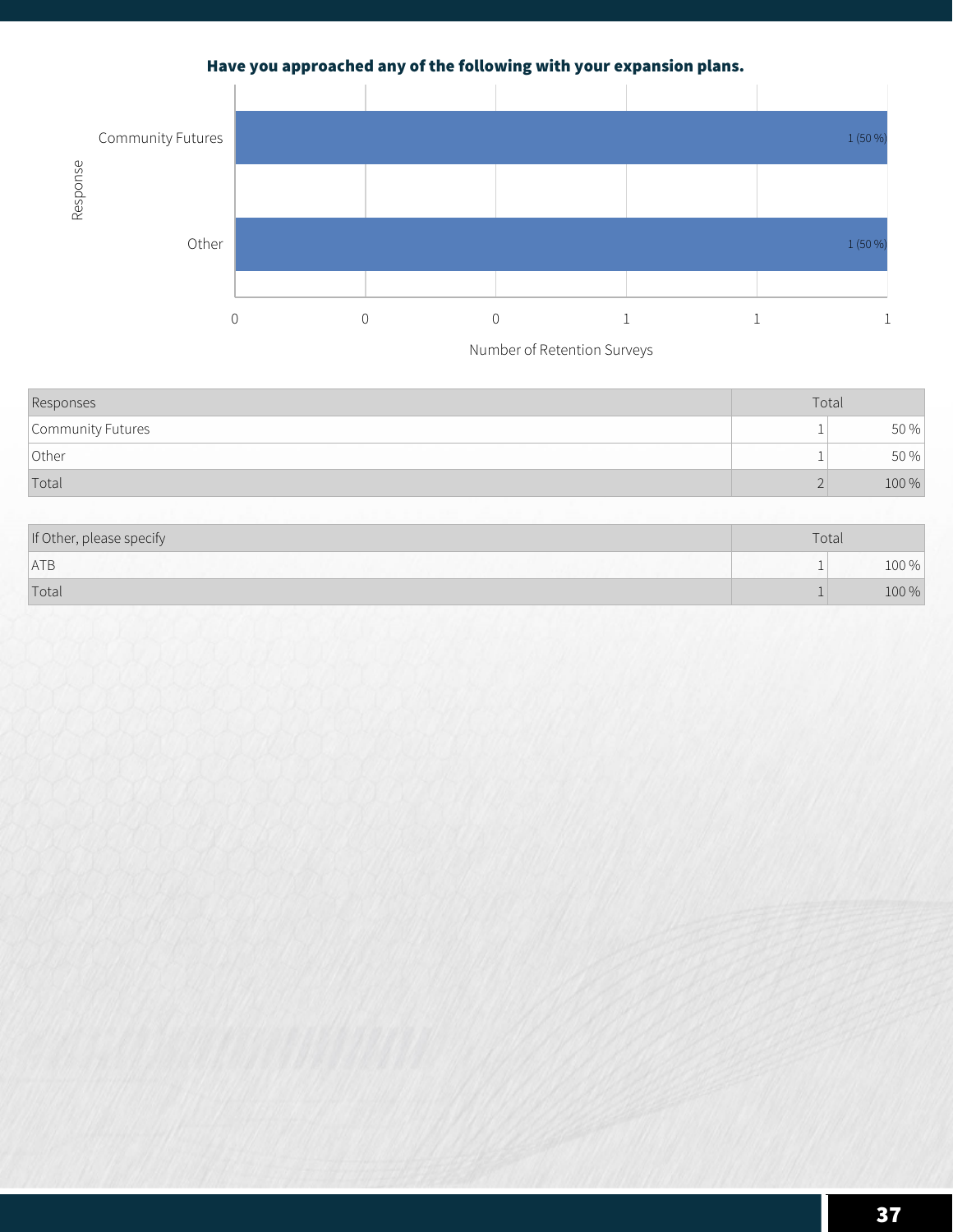## **Do you plan to - Downsize**

| Responses              | Total    |         |
|------------------------|----------|---------|
| Longer than six months | <u>_</u> | $100\%$ |
| Total                  |          | 100 %   |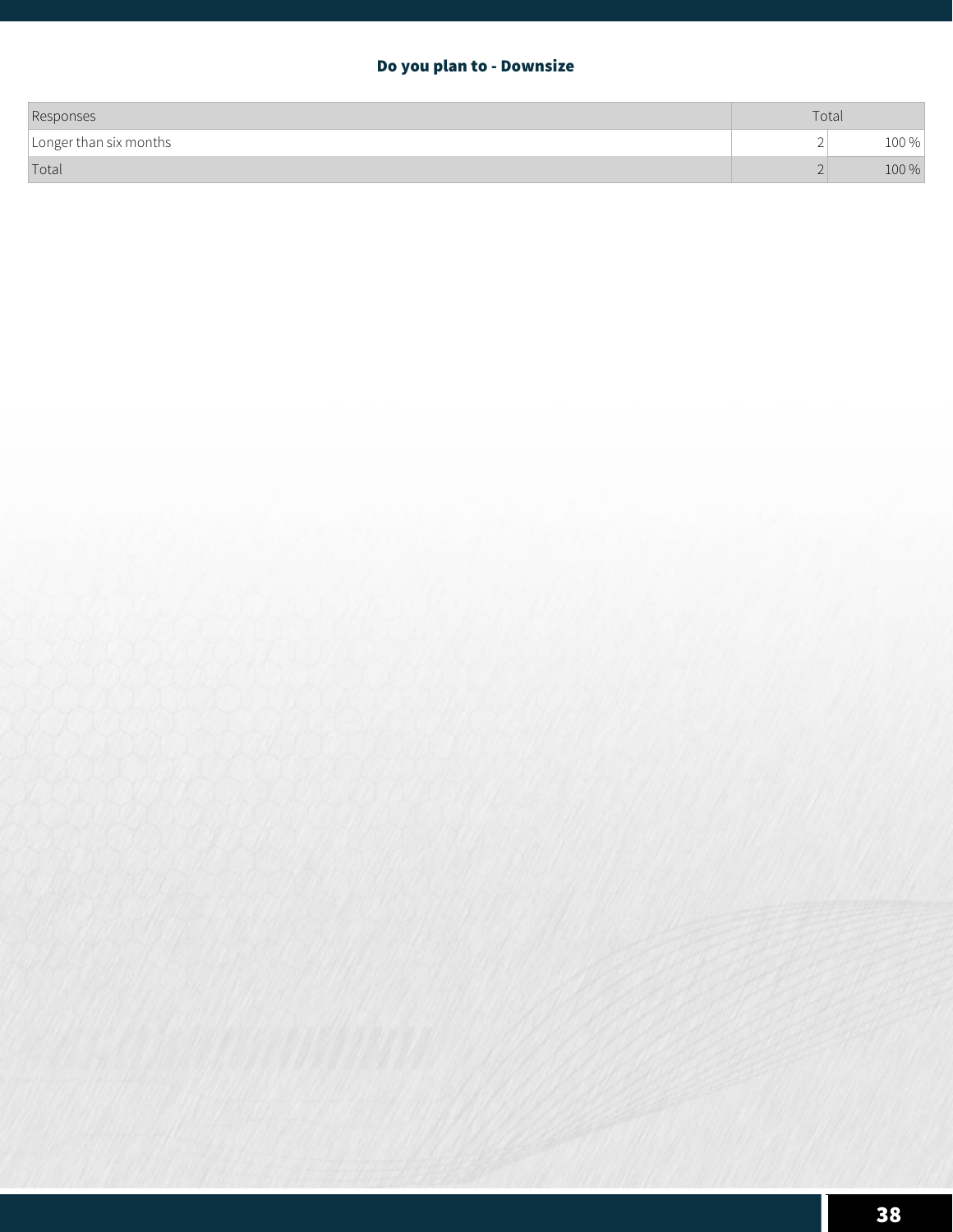# **Do you plan to - Close**

| Responses              | Total |             |
|------------------------|-------|-------------|
| Longer than six months | ∸     | 100%<br>TOO |
| Total                  |       | 100 %       |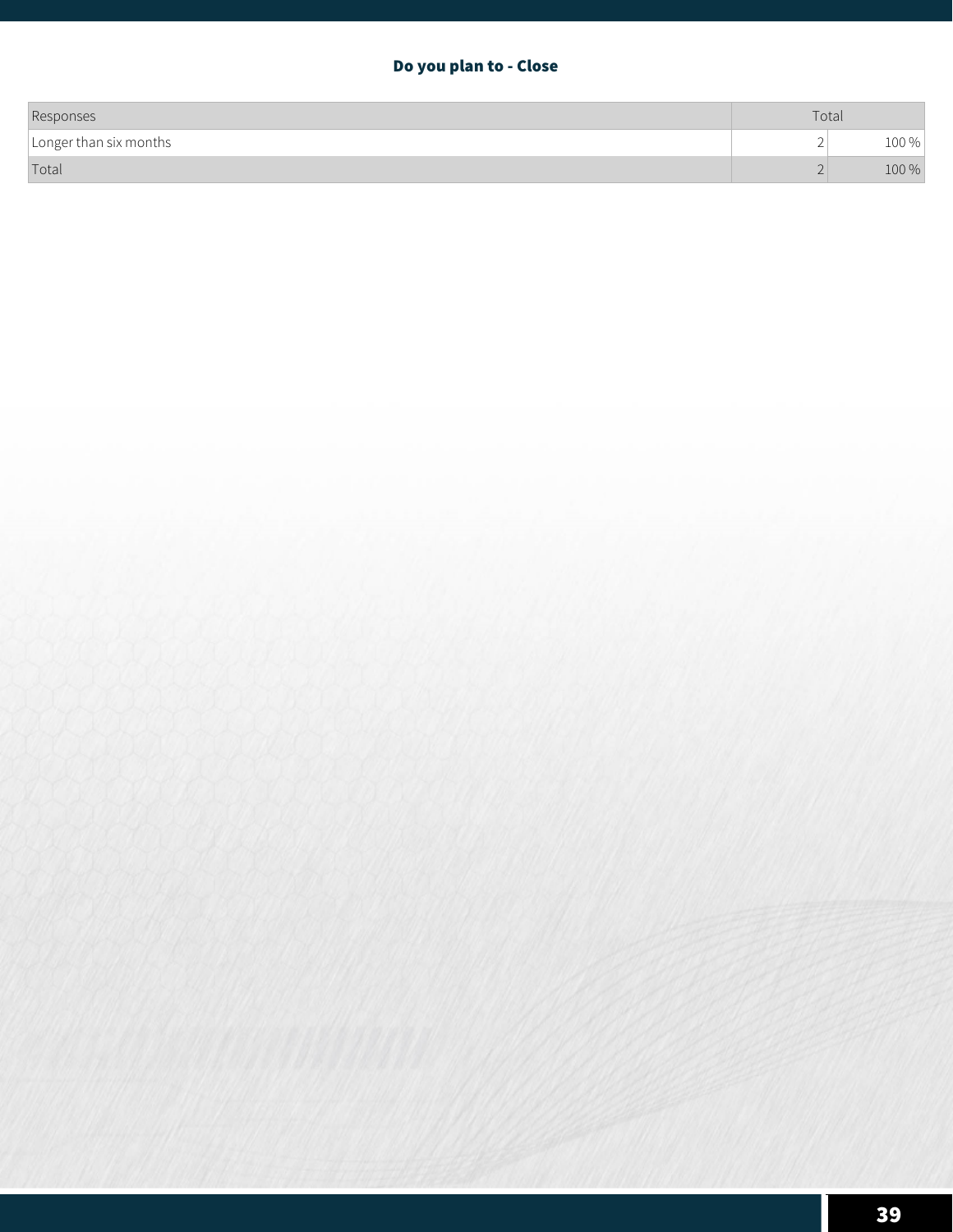

**Total**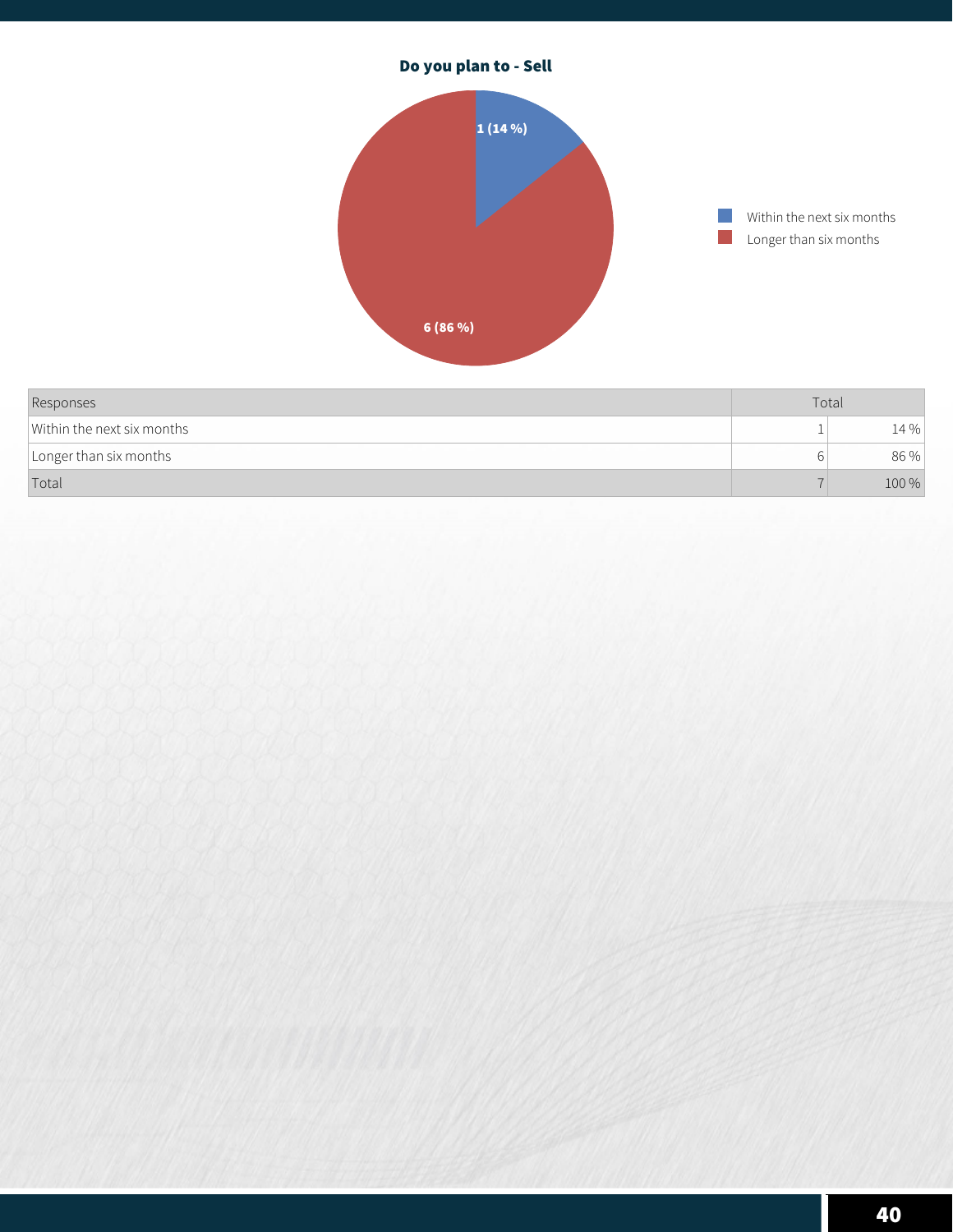# **How would you rate the region overall as a place to operate a business?**



| Responses   |                | Total   |  |
|-------------|----------------|---------|--|
| No response |                | 2 %     |  |
| $ $ Poor    |                | $4\,\%$ |  |
| Fair        | ۳              | 16 %    |  |
| Good        | 27             | 60 %    |  |
| Excellent   | 8 <sup>1</sup> | 18 %    |  |
| Total       | 45             | 100 %   |  |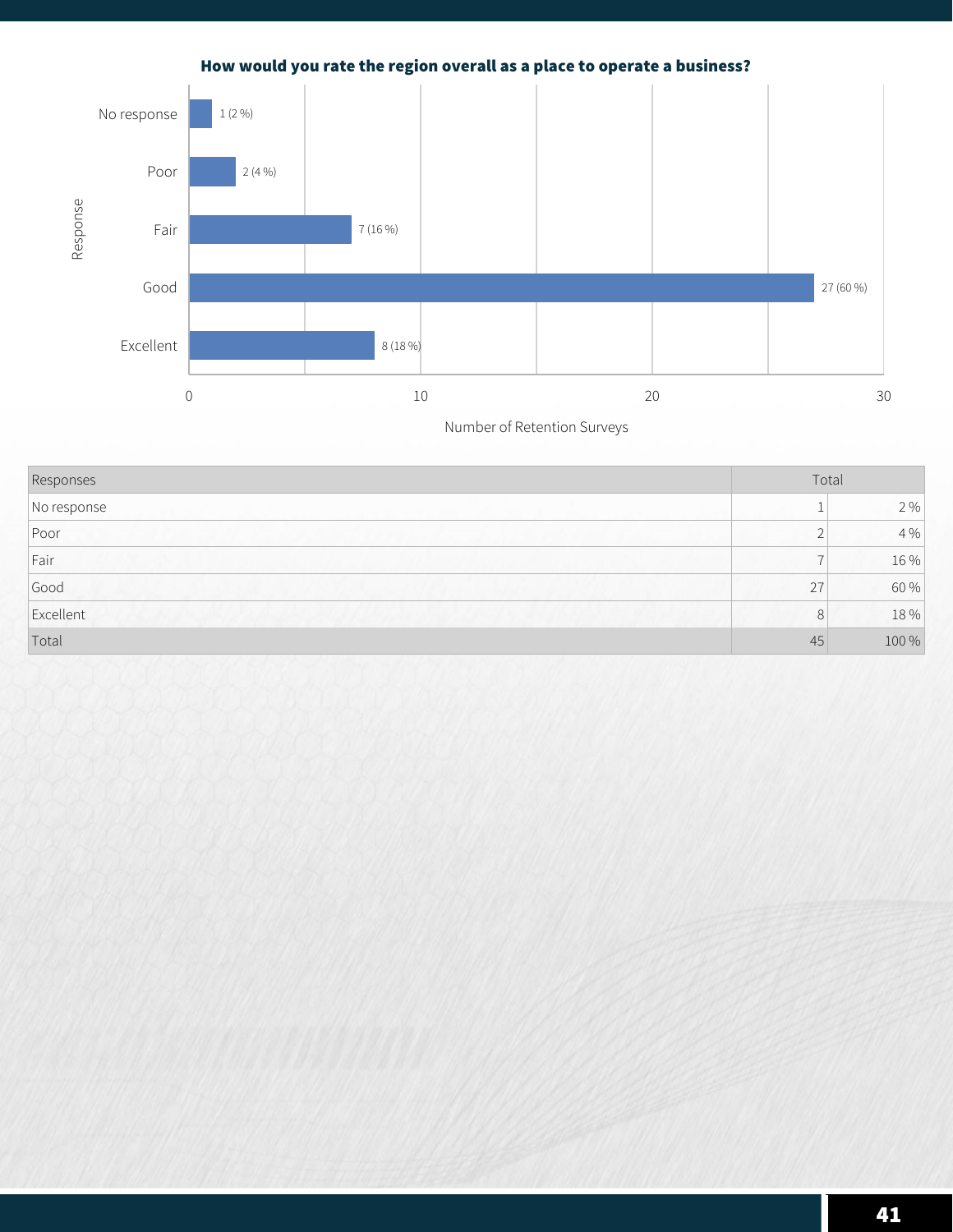# **Are there any barriers to growth in this community**





| Responses                | Total            |               |
|--------------------------|------------------|---------------|
| Yes                      | $\sim$<br>$\sim$ | 69%           |
| $\overline{\mathsf{No}}$ | $\sim$<br>ᅩ      | $\frac{0}{0}$ |
| Total                    | 39               | 100 %         |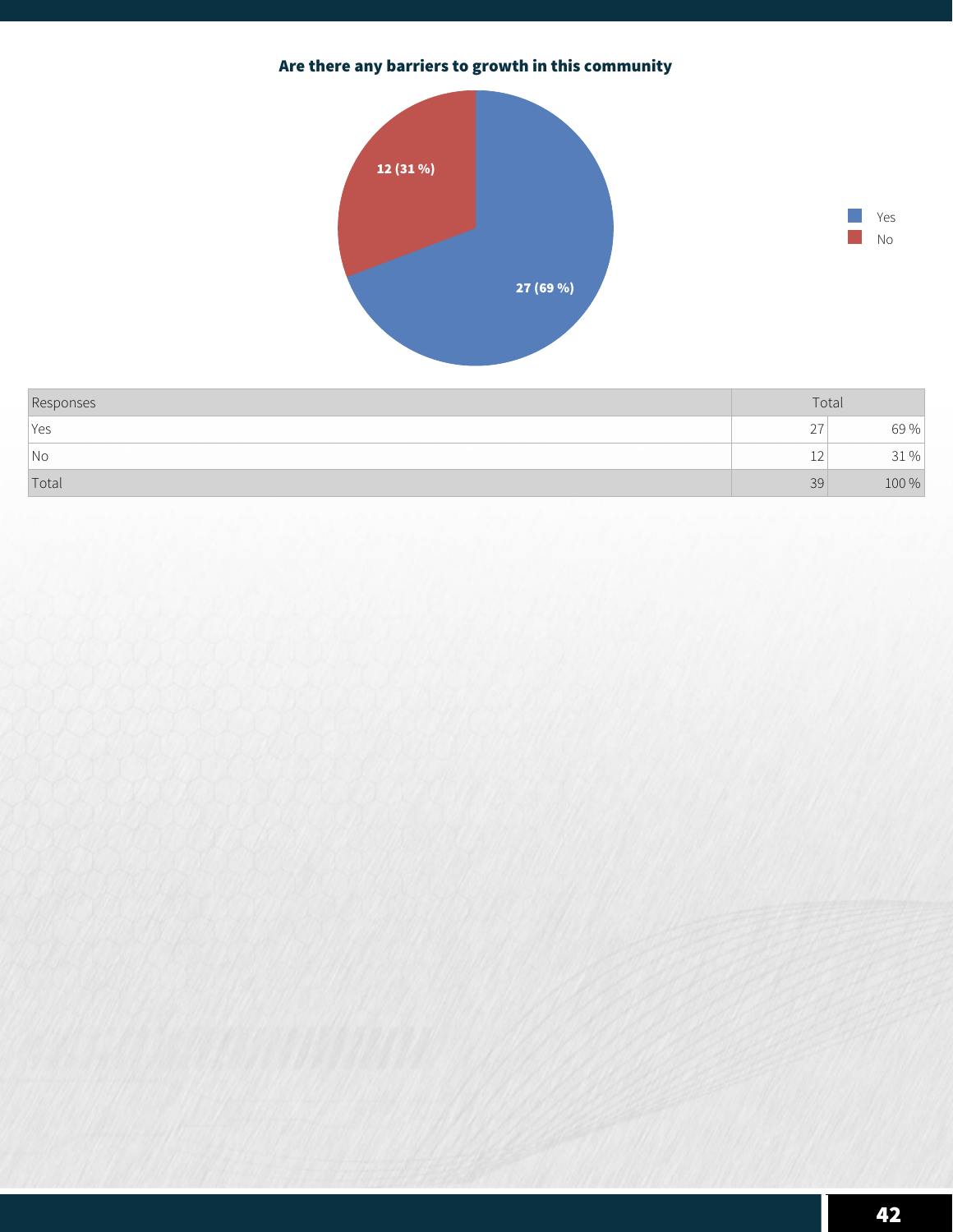#### **Please indicate which barriers.**

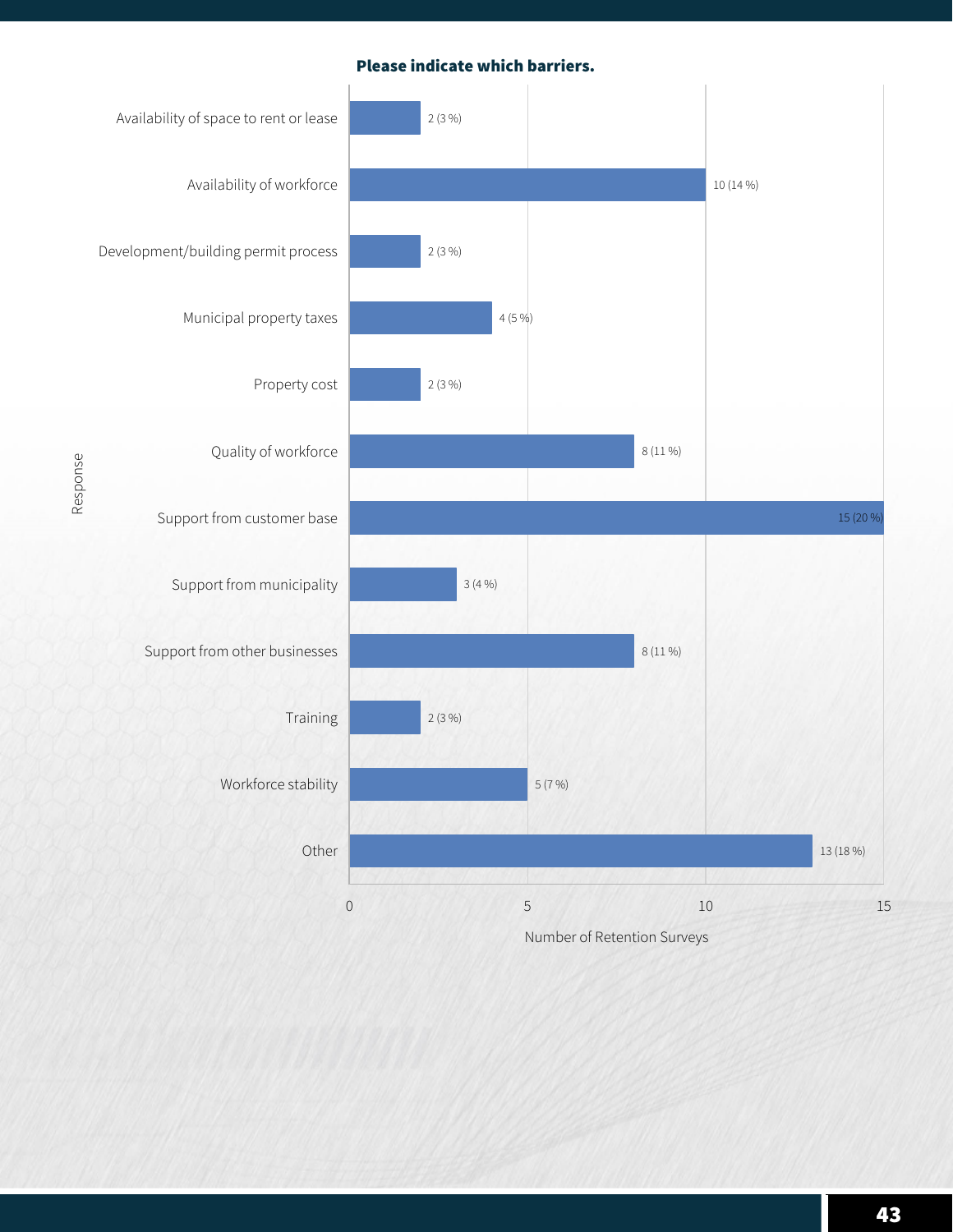| Responses                              | Total          |       |
|----------------------------------------|----------------|-------|
| Availability of space to rent or lease | $\overline{2}$ | 3%    |
| Availability of workforce              | 10             | 14 %  |
| Development/building permit process    | $\overline{2}$ | 3 %   |
| Municipal property taxes               | $\overline{4}$ | 5 %   |
| Property cost                          | $\overline{2}$ | 3%    |
| Quality of workforce                   | 8              | 11%   |
| Support from customer base             | 15             | 20 %  |
| Support from municipality              | 3              | 4 %   |
| Support from other businesses          | 8              | 11%   |
| Training                               | $\sqrt{2}$     | 3 %   |
| Workforce stability                    | 5              | 7 %   |
| Other                                  | 13             | 18 %  |
| Total                                  | 74             | 100 % |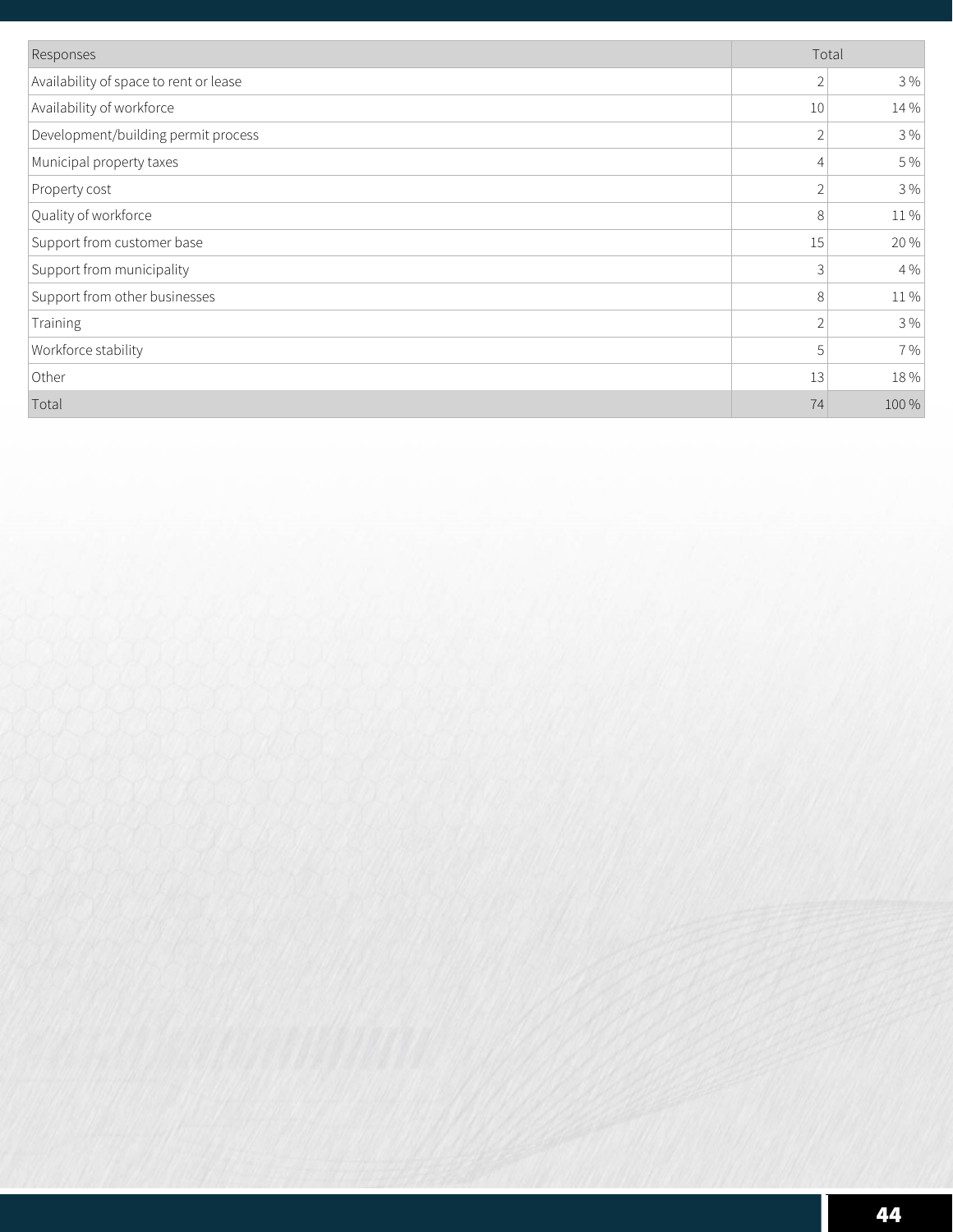**Please compare the local business climate today versus 5 years ago?**



| Responses    | Total          |       |
|--------------|----------------|-------|
| No response  | 12             | 27 %  |
| Worse today  | 21             | 47 %  |
| No change    | 4              | 9%    |
| Better today | 8 <sup>1</sup> | 18 %  |
| Total        | 45             | 100 % |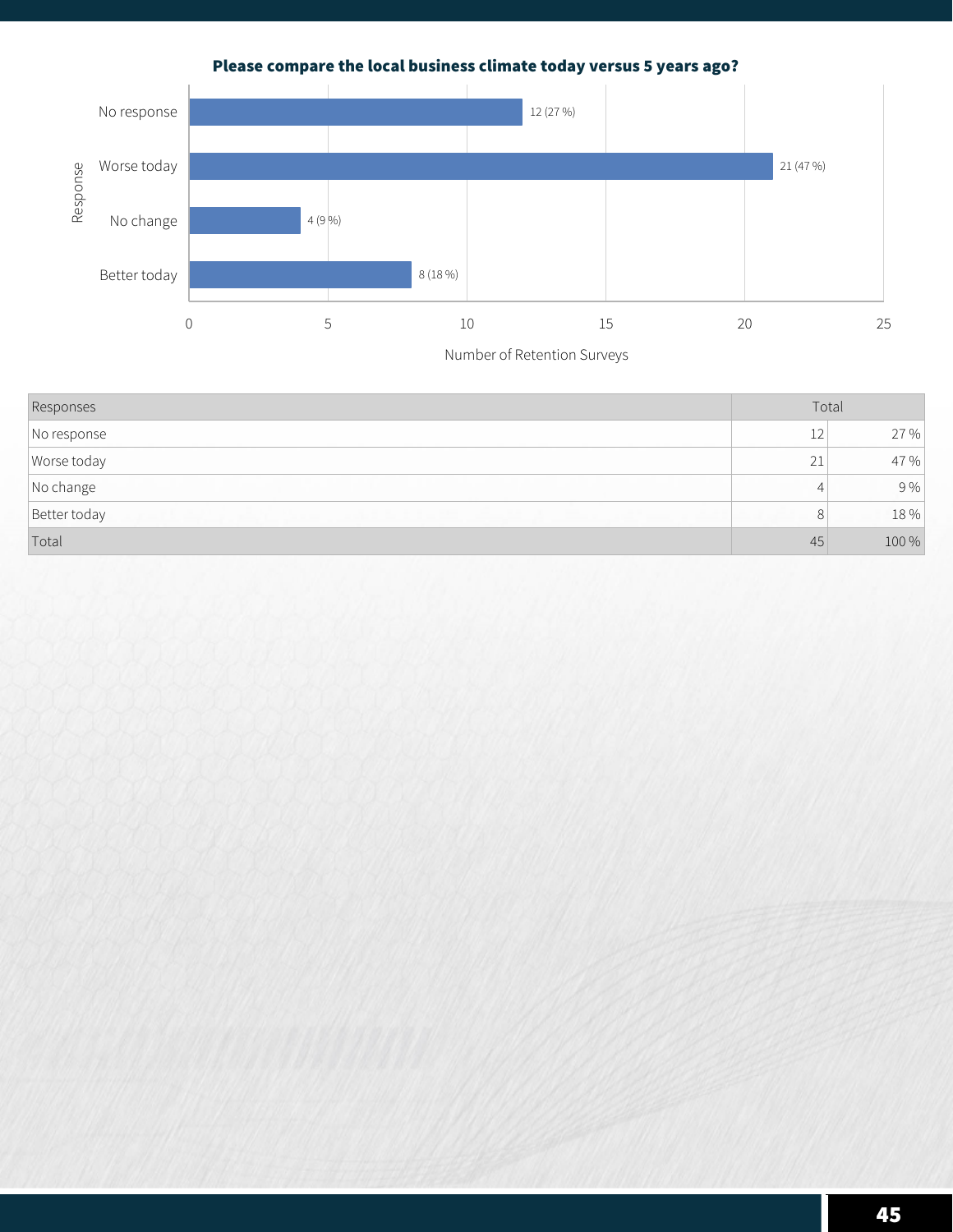#### **Please rate the following services**

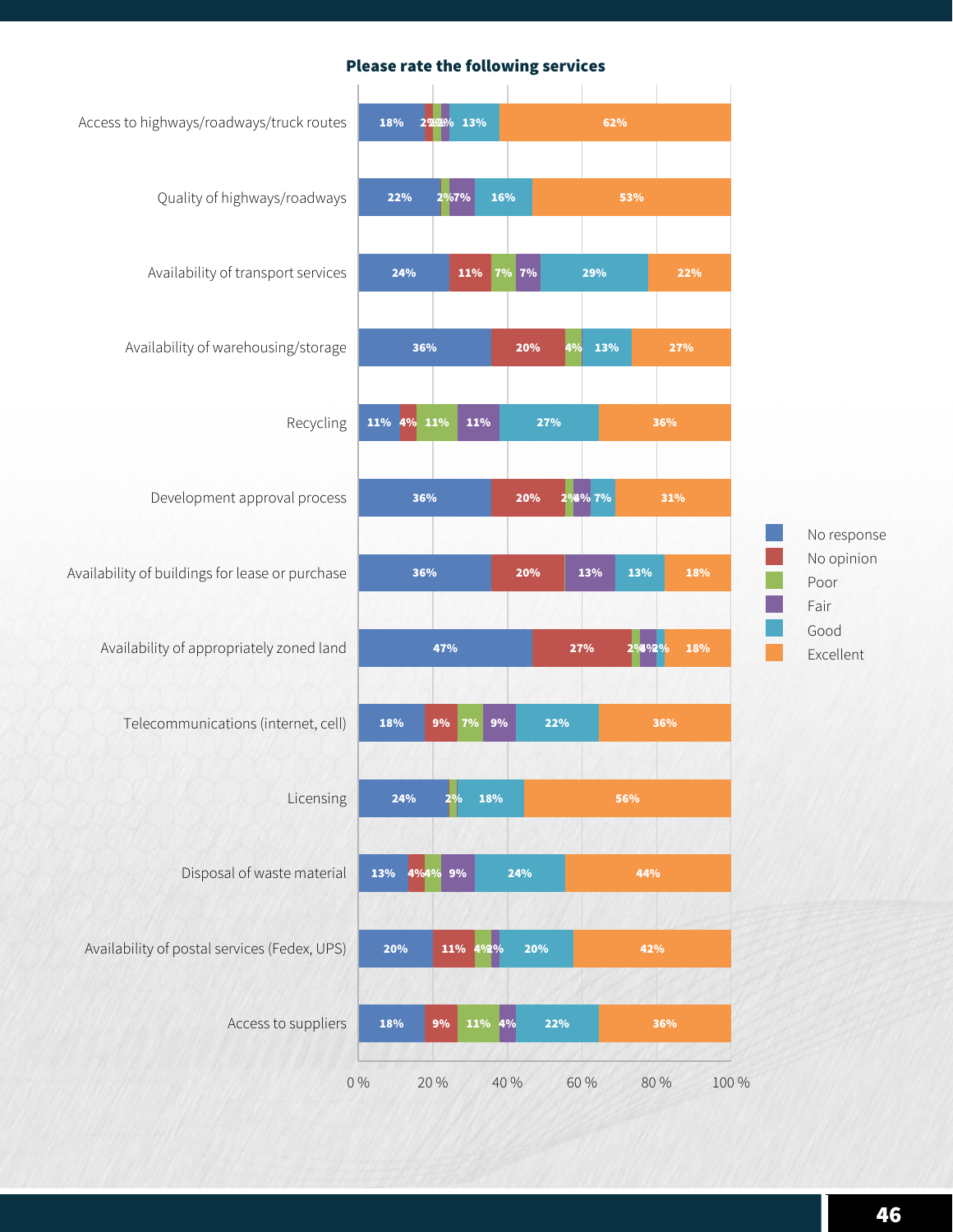| Responses                                       | No<br>response |                      | No opinion     |                      | Poor           |                      | Fair           |                      | Good              |                      | Excellent |                      | Total |             |
|-------------------------------------------------|----------------|----------------------|----------------|----------------------|----------------|----------------------|----------------|----------------------|-------------------|----------------------|-----------|----------------------|-------|-------------|
| Availability of transport services              | 11             | 8 %                  | 5              | 8 %                  | 3              | 11 %                 | 3              | 9%                   | 13                | 13 %                 | 10        | 5 %                  | 45    | 8 %         |
| Availability of postal services (Fedex, UPS)    | 9              | 6 %                  | 5              | 8%                   | $\overline{2}$ | 7 %                  |                | 3 %                  | 9                 | 9%                   | 19        | 9%                   | 45    | 8 %         |
| Development approval process                    | 16             | 11%                  | 9 <sup>1</sup> | 15 %                 | $\mathbf{1}$   | 4 %                  | $\overline{2}$ | 6 %                  | 3                 | 3 %                  | 14        | 6 %                  | 45    | 8 %         |
| Availability of buildings for lease or purchase | 16             | 11 %                 | 9 <sup>1</sup> | 15 %                 | $\Omega$       | $0\%$                | 6 <sup>1</sup> | 18 %                 | 6                 | 6 %                  | 8         | 4 %                  | 45    | 8 %         |
| Availability of appropriately zoned land        | 21             | 14 %                 | 12             | 19 %                 | 1              | 4 %                  | $\mathfrak{D}$ | 6 %                  |                   | $1\%$                | 8         | 4 %                  | 45    | 8 %         |
| Access to suppliers                             | 8              | 6 %                  | 4              | 6 %                  | 5              | 19 %                 | $\mathfrak{D}$ | 6 %                  | 10                | 10 %                 | 16        | 7 %                  | 45    | 8 %         |
| Recycling                                       | 5              | 3%                   | 2              | 3%                   | 5 <sup>1</sup> | 19 %                 | 5 <sup>1</sup> | 15 %                 | $12 \overline{ }$ | 12 %                 | 16        | 7 %                  | 45    | 8 %         |
| Access to highways/roadways/truck routes        | 8              | 6 %                  |                | 2%                   | 1              | 4 %                  |                | 3 %                  | 6                 | 6 %                  | 28        | 13%                  | 45    | 8 %         |
| Quality of highways/roadways                    | 10             | 7 %                  | $\Omega$       | $0\%$                | $\mathbf{1}$   | 4 %                  | 3              | 9%                   | $\overline{7}$    | 7 %                  | 24        | 11%                  | 45    | 8 %         |
| Availability of warehousing/storage             | 16             | 11%                  | 9 <sup>1</sup> | 15 %                 | $\overline{2}$ | 7 %                  | $\Omega$       | $0\%$                | 6                 | 6 %                  | 12        | 6 %                  | 45    | $8\,\%$     |
| Disposal of waste material                      | 6              | 4 %                  | 2              | 3%                   | $\overline{2}$ | 7 %                  | 4              | 12 %                 | 11                | 11 %                 | 20        | 9%                   | 45    | 8 %         |
| Telecommunications (internet, cell)             | 8              | 6 %                  | 4              | 6 %                  | 3              | 11 %                 | 4              | 12 %                 | 10 <sup>1</sup>   | 10 %                 | 16        | 7 %                  | 45    | 8 %         |
| Licensing                                       | 11             | 8 %                  | $\Omega$       | $0\%$                | $\mathbf{1}$   | 4 %                  | $\overline{0}$ | $0\%$                | 8                 | 8 %                  | 25        | 12 %                 | 45    | 8 %         |
| Total                                           | 145            | 100<br>$\frac{0}{0}$ | 62             | 100<br>$\frac{0}{0}$ | 27             | 100<br>$\frac{0}{0}$ | 33             | 100<br>$\frac{0}{0}$ | 102               | 100<br>$\frac{0}{0}$ | 216       | 100<br>$\frac{0}{0}$ | 585   | 100<br>$\%$ |